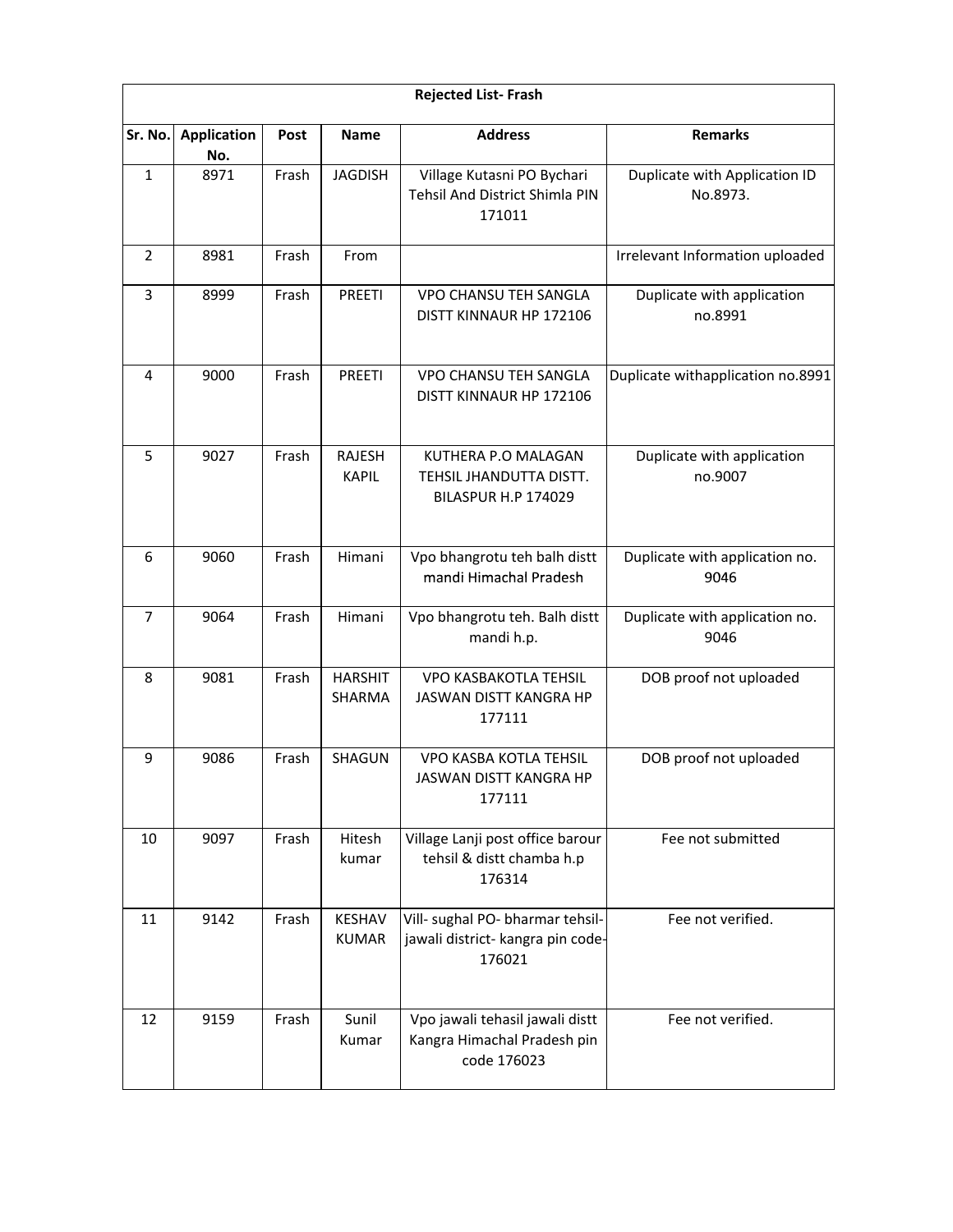| 13 | 9176 | Frash | Himani                         | Vpo bhangrotu teh balh distt<br>mandi Himachal Pradesh                                                                                        | Duplicate with application no.<br>9046                                        |
|----|------|-------|--------------------------------|-----------------------------------------------------------------------------------------------------------------------------------------------|-------------------------------------------------------------------------------|
| 14 | 9183 | Frash | <b>PANKAJ</b><br><b>SHARMA</b> | VILL SAYARLA PO BHUJJAL TEH<br>RAJGARH DISTT SIRMOUR HP<br>171226                                                                             | Fee not verified.                                                             |
| 15 | 9192 | Frash | <b>NISHANT</b>                 | C/o Raseel singh Vill Bagwar<br>Po Dhamrol Teh Bhoranj Distt<br>Hamirpur State Himachal<br>pardesh pin 177024                                 | <b>Claimed Category Certificate</b><br>(OBC) not uploaded.                    |
| 16 | 9194 | Frash | <b>NISHANT</b>                 | Vill Bagwar, Po Dhamrol, Teh<br>Bhoranj, Distt Hamirpur, STATE<br>Hp, Pin 177024                                                              | Duplicate with Application ID<br>No.9192.                                     |
| 17 | 9195 | Frash | <b>NISHANT</b>                 | Vill Bagwar, Po Dhamrol, Teh<br>Bhoranj, Distt Hamirpur, STATE<br>Hp, Pin 177024                                                              | Duplicate with Application ID<br>No.9192.                                     |
| 18 | 9221 | Frash | Himani                         | Vpo bhangrotu teh balh distt<br>mandi Himachal Pradesh                                                                                        | DOB proof not uploaded                                                        |
| 19 | 9228 | Frash | NEELAM<br><b>DEVI</b>          | <b>VPO KHANPUR TEHSIL AND</b><br>DISTT UNA H.P- 174301                                                                                        | Time Barred OBC certificate                                                   |
| 20 | 9229 | Frash | ARCHANA<br><b>KUMARI</b>       | Village and Post Office Behli,<br>Teshil Nihir, Distt. Mandi H.P<br>175009                                                                    | Duplicate with application<br>no.9022                                         |
| 21 | 9242 | Frash | RAJESH<br><b>SINGTA</b>        | HOME NO 100 SHALICH<br>VILLAGE KOTI(179) POST<br>OFFICE KOTI BOUNCH SUB-<br><b>TEHSIL RONHAT TEHSIL SHILLAI</b><br>DISTRICT SIRMAUR HP 173027 | Claimed category certificate<br>General(BPL/IRDP/Antodya<br>EWS) not uploaded |
| 22 | 9255 | Frash | SANJAY                         | VPO SIDHRAWALI GURUGRAM<br>HARYANAVPO SIDHRAWALI<br><b>GURUGRAM HARYANAVPO</b><br>SIDHRAWALI                                                  | Non-Himachali certificate                                                     |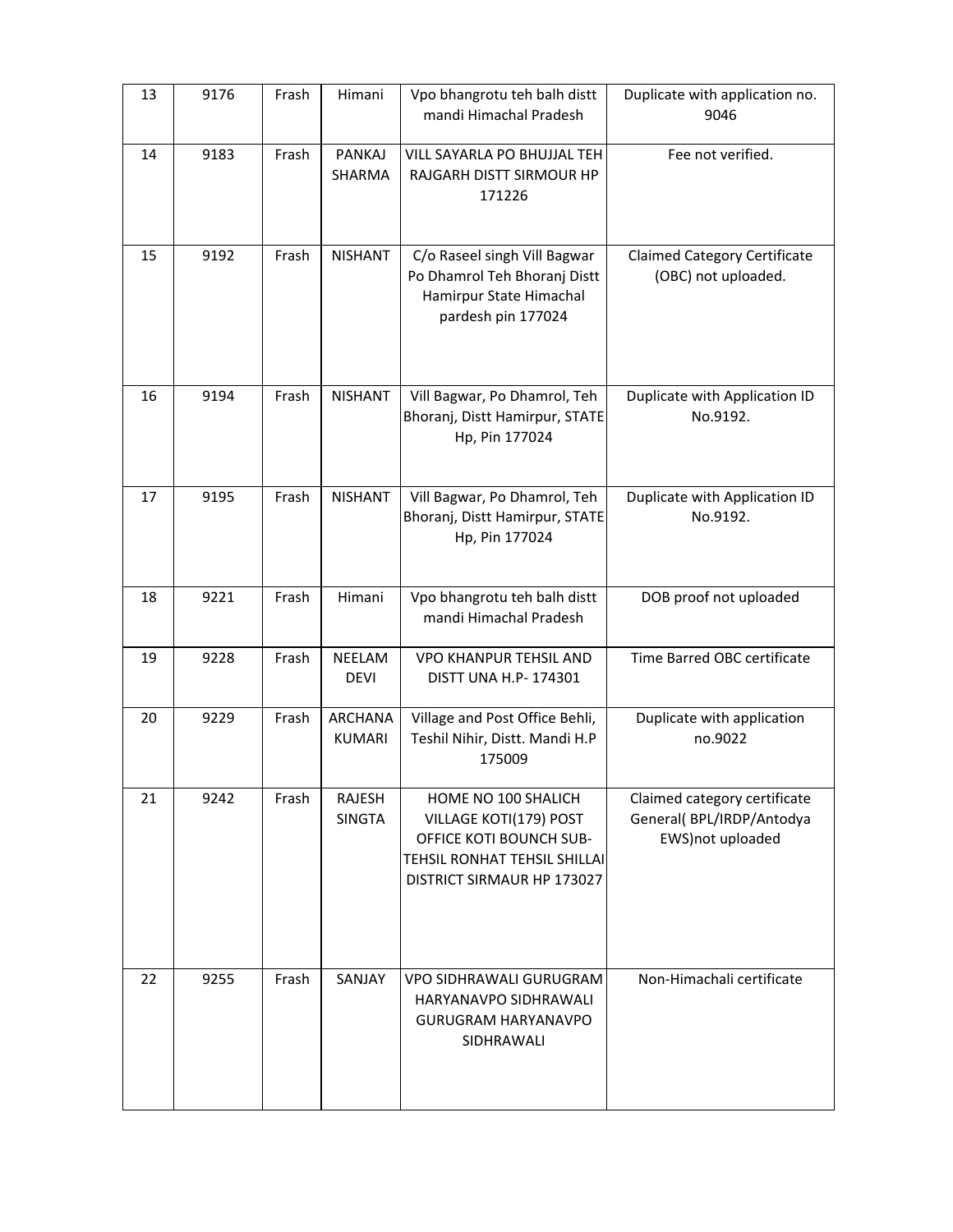| 23 | 9305 | Frash | Sumit Raj                      | Village Hola PO Kharul Tehsil<br>Palampur Distt Kangra HP Pin<br>176092                                   | ClaimedCategory certificate (OBC)<br>not uploaded |
|----|------|-------|--------------------------------|-----------------------------------------------------------------------------------------------------------|---------------------------------------------------|
| 24 | 9352 | Frash | SANJEEV<br><b>KUMAR</b>        | <b>VILL.KALRI</b><br>PO.NASWAL.TEH.GHUMARWI<br>N DISTT.BILASPUR(HP)174021                                 | Duplicate with application no.<br>9340            |
| 25 | 9382 | Frash | Navneesh<br>chaudhary          | village guler post office guler<br>tehsil haripur district kangra<br>himachal pradesh pin code-<br>176033 | Duplicate with application no.<br>9359            |
| 26 | 9385 | Frash | SANDEEP<br><b>KUMAR</b>        | VILLAGE JABLYANA POST<br>OFFICE NANAWAN TEHSIL<br><b>GHUMARWIN DISTRICT</b><br>BILASPUR PIN CODE 174013   | Duplicate with application no.<br>9383            |
| 27 | 9390 | Frash | LAKESH<br><b>KUMAR</b>         | <b>VPO BALDHAR TEHSIL</b><br>NAGROTA BAGWAN DISTT<br><b>KANGRA 176047</b>                                 | Claimed category certificate<br>(OBC)not uploaded |
| 28 | 9391 | Frash | LAKESH<br><b>KUMAR</b>         | <b>VPO BALDHAR TEHSIL</b><br>NAGROTA BAGWAN DISTT<br><b>KANGRA 176047</b>                                 | Duplicate with application no.<br>9390            |
| 29 | 9392 | Frash | LAKESH<br><b>KUMAR</b>         | <b>VPO BALDHAR TEHSIL</b><br>NAGROTA BAGWAN DISTT<br><b>KANGRA 176047</b>                                 | Duplicate with application no.<br>9390            |
| 30 | 9398 | Frash | kumar                          | Mahender   vill battari po haraboi teh nihri<br>distt mandi hp                                            | Duplicate with Application ID<br>No.9402.         |
| 31 | 9429 | Frash | ANJANA<br><b>DEVI</b>          | VILL JUNDI PO SAMOLI TEH<br>ROHRU DISTT SHIMLA HP<br>171207                                               | Irrelevant documents uploaded                     |
| 32 | 9470 | Frash | <b>JAGDISH</b><br><b>KUMAR</b> | VILL. PAPRAHAL P.O. SADYANA<br>TEH. SADAR DISTT. MANDI<br><b>HIMACHAL PRADESH</b>                         | claimedcategory certificate (SC)<br>not uploaded  |
| 33 | 9515 | Frash | RAJESH<br><b>KAPIL</b>         | VILLAGE KUTHERA P.O<br>MALAGAN TEHSIL JHANDUTTA<br>DISTT. BILASPUR H.P 174029                             | Duplicate with application<br>no.9007             |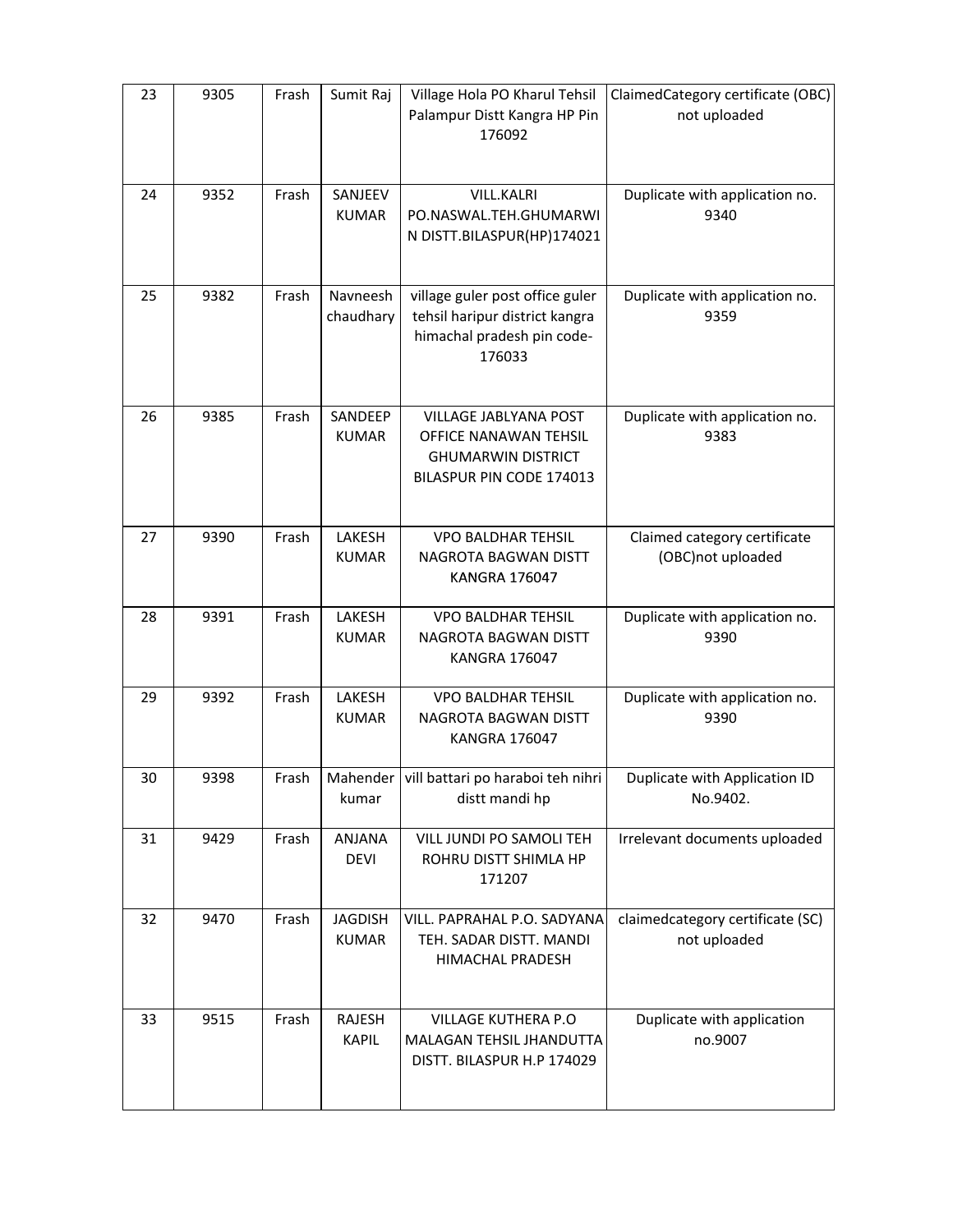| 34 | 9538 | Frash | Rajat<br>Dhiman                 | Nadaun Distt Hamirpur HP Pin<br>Code 177042                                                                     | Vill Lahar Kotlu PO Sudhial Teh Claimed Category Certificate (OBC)<br>Not Attached. |
|----|------|-------|---------------------------------|-----------------------------------------------------------------------------------------------------------------|-------------------------------------------------------------------------------------|
| 35 | 9569 | Frash | <b>ROHIT</b><br><b>KUMAR</b>    | VILL LAKHOH PO BALH BIHAL<br>TEH DHATWAL DISTT<br>HAMIRPUR HP 176040                                            | Time Barred OBC certificate                                                         |
| 36 | 9597 | Frash | <b>CHETAN</b><br>SHRMA          | Village nanti post office jabri<br>tehsil and district shimla<br>himachal Pradesh pin<br>code171103             | D.O.B Proof not Uploaded.                                                           |
| 37 | 9605 | Frash | Anurag                          | Plotno46, Gali No 4, Jharoda<br>Kalan Extension , Jharoda Kalan<br>Gayatri Public School Jharoda<br>Kalan Delhi | Non-Himachali candidate.                                                            |
| 38 | 9606 | Frash | Gulshan<br>Kumar                | VPO NAHLNA Teh Jaisinghpur<br>Dist Kangra Himachal Pradesh<br>176094                                            | D.O.B & Educational Qualification<br>Certificates not Uploaded.                     |
| 39 | 9625 | Frash | <b>KAJAL</b><br>SAINI           | V.P.O DHALOON<br>TEH.NAGROTA BAGWAN<br>DISTT.KANGRA (H.P) PIN CODE<br>176056                                    | D.O.B. Proof & Claimed Category<br>Certificate(OBC)not Uploaded.                    |
| 40 | 9630 | Frash | <b>VISHAL</b>                   | SHAHEED BHAGAT SINGH<br>NAGAREXT - 2 KHOTHRA<br>KALAN ROAD PUNJAB 144632                                        | Non-Himachali candidate                                                             |
| 41 | 9637 | Frash | <b>DEVENDER</b><br><b>KUMAR</b> | Village & Post Office Dalash<br>Tehsil Anni District Kullu HP<br>172025                                         | <b>Claimed Category</b><br>Certificate(OBC)not Uploaded.                            |
| 42 | 9733 | Frash | Sunil<br>kumar                  | VILLAGE PANIHOUR P.O.<br>RAKHOH TEH SARKAGHAT<br>DISTT. MANDI HP Pin code<br>175042                             | Fee not verified.                                                                   |
| 43 | 9767 | Frash | LOVELY<br><b>KUMARI</b>         | HN 90 RAM VIHAR BALTANA<br><b>DISTIC MOHALI</b>                                                                 | Non-Himachali candidate                                                             |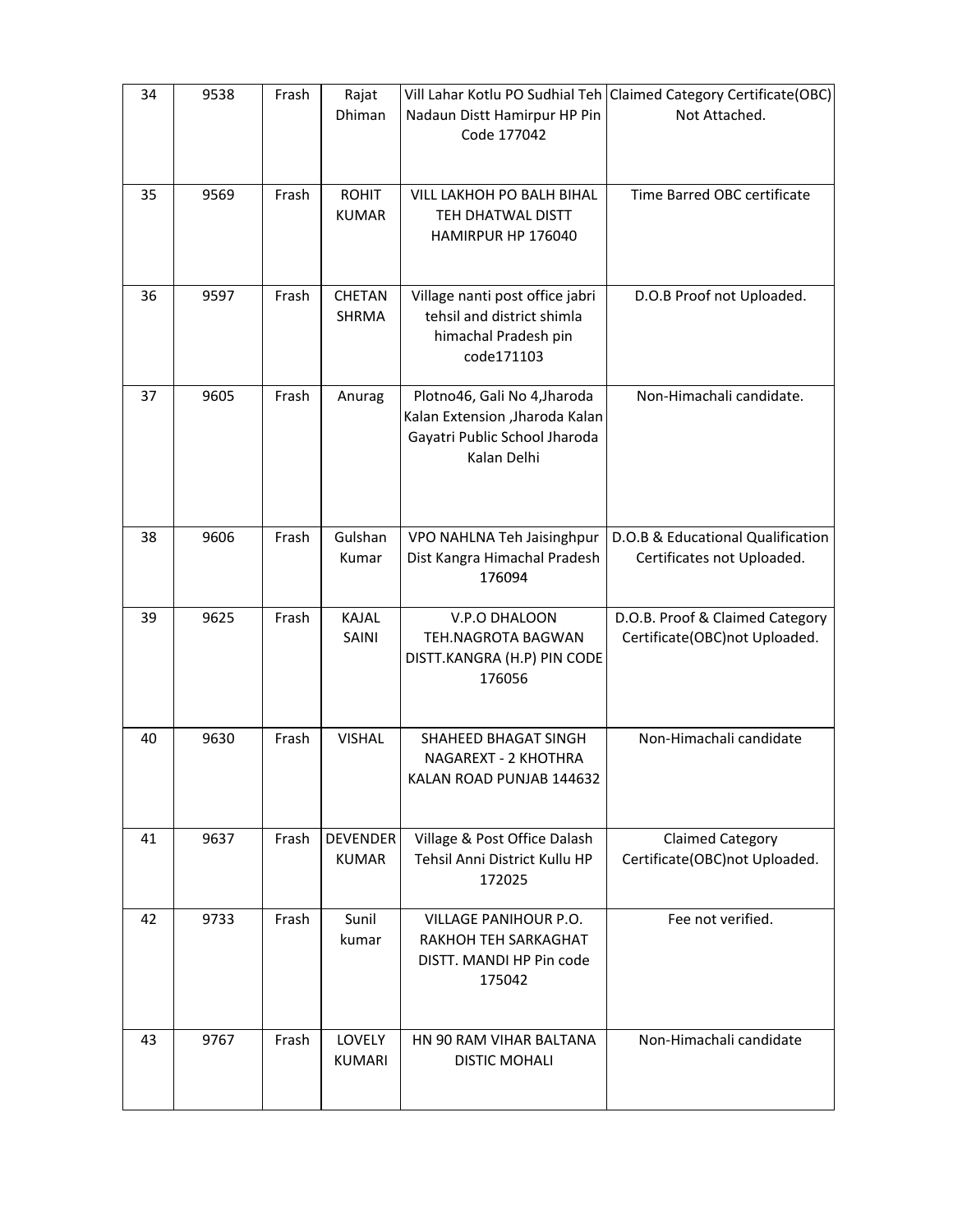| 44 | 9778  | Frash | Mukesh                        | HOUSE NO 773, Mattaur<br>Sector 70 Mohali                                         | Non-Himachali candidate                           |
|----|-------|-------|-------------------------------|-----------------------------------------------------------------------------------|---------------------------------------------------|
| 45 | 9820  | Frash | <b>PRATIBHA</b>               | LAXMI NIWAS MANDI ROAD<br>TOTU CHOWK SHIMLA HP<br>171011                          | DOB Proof not uploaded                            |
| 46 | 9848  | Frash | Ankita                        | V.p.o Dukheri Ambala cantt                                                        | Non-Himachali candidate                           |
| 47 | 9863  | Frash | Nikhil                        | Village Jalakh PO Daroh Tehsil<br>Palampur Distt Kangra HP Pin<br>176092          | Claimed category certificate<br>(OBC)not uploaded |
| 48 | 9899  | Frash | <b>DINESH</b><br><b>KUMAR</b> | <b>VPO HANOH TEH BHORANJ</b><br>DISTT HAMIRPUR PIN 177024                         | <b>TimeBarred OBC certificate</b><br>uploaded     |
| 49 | 9945  | Frash | POOJA<br><b>KUMAR</b>         | <b>VPO LUHARWIN TEH</b><br>GHUMARWIN DISTT BILASPUR<br>HP 174021                  | Duplicate withapplication no9941                  |
| 50 | 9947  | Frash | <b>HARSH</b><br>LATA          | Block no 6 type 1 set no 5<br>forest colony khalini Shimla HP                     | Duplicate withapplication no 9944                 |
| 51 | 10020 | Frash | Sukanya                       | VPO Mundhala kalan New<br>Delhi Najafgarh 110073                                  | Non-Himachali Candidate                           |
| 52 | 10021 | Frash | Bimla devi                    | <b>VILL BULHANG PO SUDHAR</b><br>TEH PDHAR DISSTT MANDI HP<br>PIN 17012           | D.O.B Proof not Uploaded.                         |
| 53 | 10029 | Frash | Abhinav<br>tiwari             | Gayatri nagar Kunraghat<br>Gorakhpur                                              | Underage                                          |
| 54 | 10032 | Frash | Abhinav<br>tiwari             | Gayatri nagar Kunraghat<br>GorakhpurPin code - 273008                             | Duplicate withapplication<br>no10029              |
| 55 | 10060 | Frash | <b>MANISHA</b><br><b>DEVI</b> | VPO. - CHULI BAGRIAN, TEH. -<br>MANDI ADAMPUR, DIST. -<br>HISAR, HARYANA - 125052 | Non-Himachali candidate                           |
| 56 | 10105 | Frash | POOJA                         | THAKUR NIWAS NEAR HARI<br>NIWAS CEMETRY ROAD<br>SANJAULI SHIMLA                   | Duplicate withapplication no<br>10103             |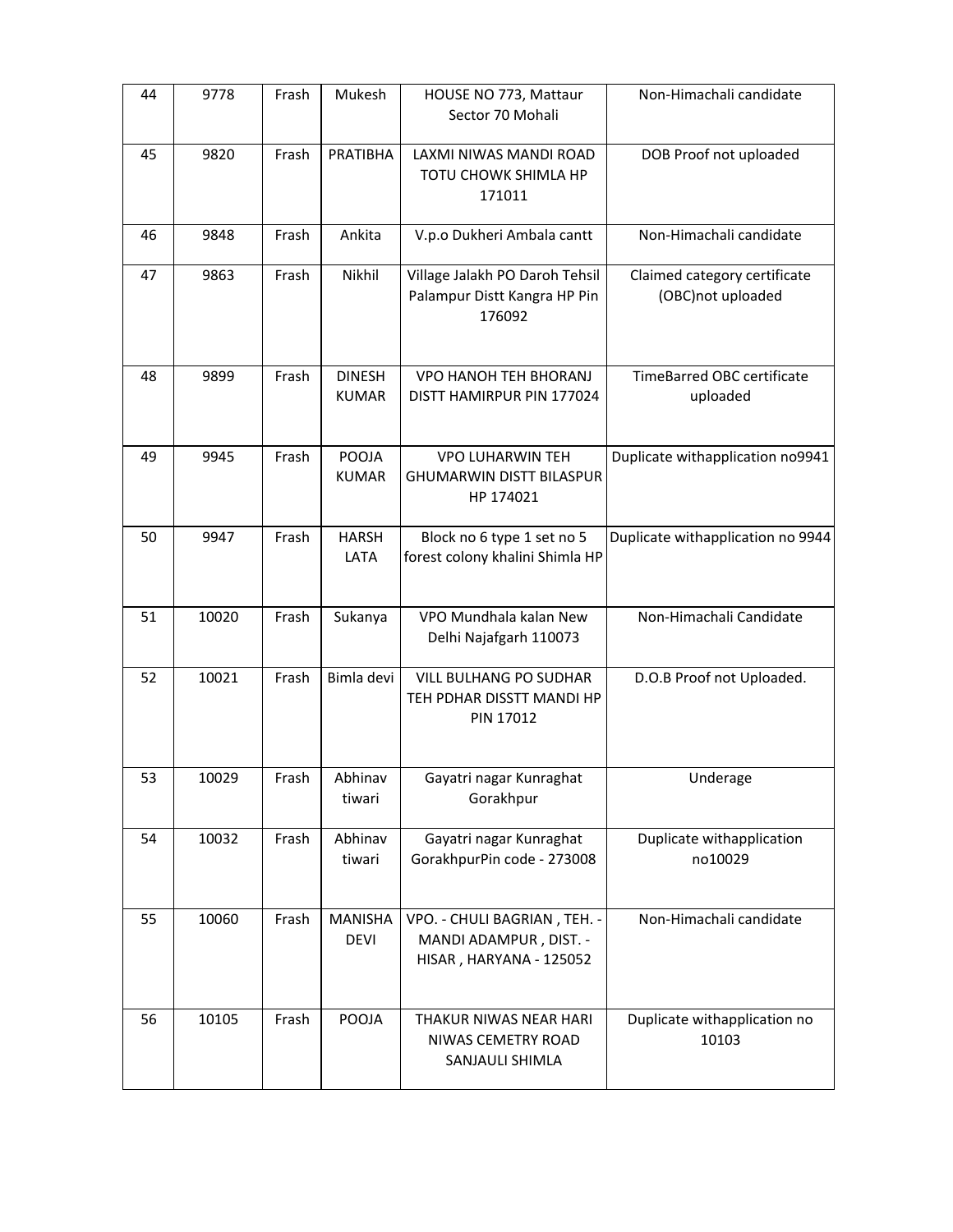| 57 | 10208 | Frash | <b>DIXIT</b><br><b>KUMAR</b>                    | VILLAGE-MOHAL(BACHHALI)<br>, POST OFFICE-BAKHALAG, TEH-<br>ARKI, DISTT-SOLAN, H.P.<br>173208   | Duplicate withapplication no<br>10436                           |
|----|-------|-------|-------------------------------------------------|------------------------------------------------------------------------------------------------|-----------------------------------------------------------------|
| 58 | 10244 | Frash | <b>MONIKA</b>                                   | VILLAGE MANDORI PO BAROL<br><b>SUB-TEH HARIPURDHAR</b><br>DISTT. SIRMOUR HP PIN:-<br>173032    | Duplicate withapplication no<br>10243                           |
| 59 | 10245 | Frash | <b>MONIKA</b>                                   | VILLAGE MANDORI PO BAROL<br><b>SUB-TEH HARIPURDHAR</b><br>DISTT. SIRMOUR HP PIN:-<br>173032    | Duplicate withapplication no<br>10243                           |
| 60 | 10317 | Frash | <b>MUKTA</b><br><b>DEVI</b>                     | VILL.MANDAP PO BASSI<br>TEH.CHACHIOT DISTT.MANDI<br>HP 175029                                  | D.O.B & Educational Qualification<br>Certificates not Uploaded. |
| 61 | 10362 | Frash | <b>ANURAG</b><br><b>CHAUHAN</b>                 | MANIKPUR JAMIN HAZIPUR<br>POST KALYANPURDIST-MAU<br><b>UTTAR PRADESH</b>                       | Non-Himachali candidate                                         |
| 62 | 10383 | Frash | <b>MANISHA</b><br>SHARMA                        | <b>VILLAGE BANWANI POST</b><br>OFFICE SANGNA TEH.<br>SANGRAH                                   | Underage                                                        |
| 63 | 10400 | Frash | MANJU<br>BALA                                   | <b>VILL SUTRAHAR PO PANJAHRA</b><br>TEH NURPUR DISTT KANGRA<br>HP                              | Claimed Category Certificate(OBC)<br>not Uploaded.              |
| 64 | 10406 | Frash | RAMESH<br><b>KUMAR</b>                          | Vill Barowa PO Dharmana Teh<br>Ramshehar Distt Solan HP Pin<br>174102                          | Duplicate withapplication no<br>14969                           |
| 65 | 10440 | Frash | <b>RAJENDRA</b><br><b>KUMAR</b><br><b>MEENA</b> | BaraulichharNadbaibharatpur                                                                    | Non-Himachali candidate                                         |
| 66 | 10463 | Frash | MANOJ<br><b>KUMAR</b>                           | VILLAGE CHANWAL P.O.<br>JHANIARA TEH. & DISTT.<br>HAMIRPUR HIMACHAL<br>PRADESH PIN CODE 177001 | Duplicate withapplication no<br>10646                           |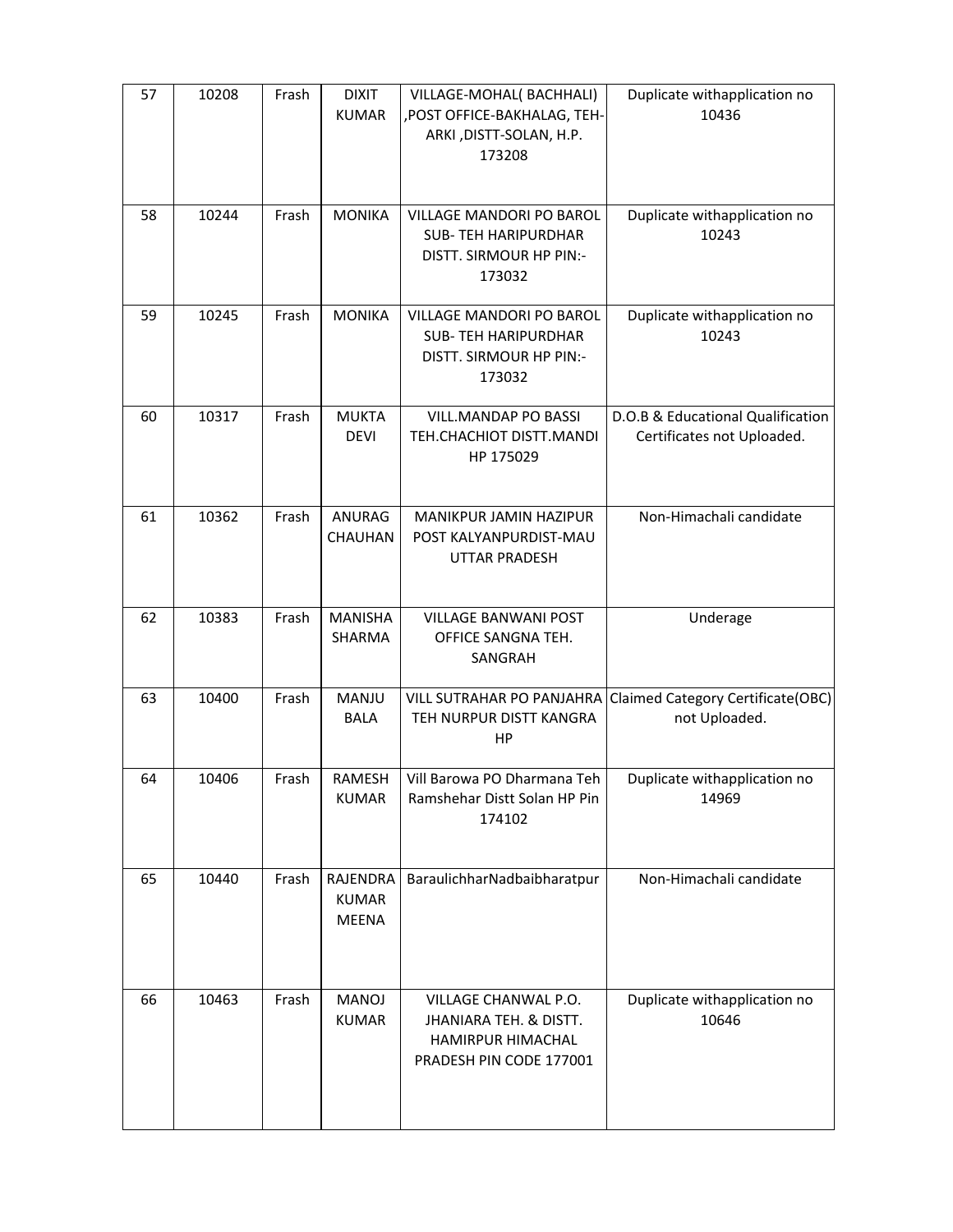| 67 | 10485 | Frash | <b>IMRAN</b><br><b>KHAN</b>              | V.P.O. KAULAN WALA BHOOD<br>TEHSIL NAHAN DISTRICT<br>SIRMOUR HP PIN CODE<br>173026                 | Duplicate with application no<br>15239             |
|----|-------|-------|------------------------------------------|----------------------------------------------------------------------------------------------------|----------------------------------------------------|
| 68 | 10488 | Frash | <b>IMRAN</b><br><b>KHAN</b>              | V.P.O. KAULAN WALA BHOOD<br>TEHSIL NAHAN DISTRICT<br>SIRMOUR HP PIN CODE<br>173026                 | Duplicate withapplication no<br>15239              |
| 69 | 10502 | Frash | CHETAN<br>PRAKASH                        | VILLAGE MEERAPUR GHARI.<br>POST PILKHUWA. DISTRICT<br>HAPUR. PIN CODE 245304                       | Non-Himachali candidate                            |
| 70 | 10503 | Frash | Gagan soni                               | WARD NO 13 GORMIGORMI                                                                              | Underage.                                          |
| 71 | 10505 | Frash | <b>PARVEEN</b><br><b>KUMAR</b>           | Village nari P.O.Dera baba<br>rudru teh.& distt.una-174303                                         | Duplicate withapplication no<br>10312              |
| 72 | 10508 | Frash | PARVEEN<br><b>KUMAR</b>                  | Village Nari P.O. dera baba<br>rudru teh.& distt.una-174303                                        | Duplicate with application no<br>10312             |
| 73 | 10573 | Frash | <b>JITENDER</b><br><b>KUMAR</b>          | VPO KAMLEHAR TEH.<br>PALAMPUR DISTT. KANGRA HP<br>176061                                           | Claimed Category Certificate(OBC)<br>not Uploaded. |
| 74 | 10612 | Frash | SUBHASH<br><b>KUMAR</b><br><b>DHIMAN</b> | s/omadan lalV.P.O SakohSub -<br>TehsiljaisinghpurDistrict<br>kangra himachal pradesh pin<br>176082 | Duplicate withapplication no<br>10620              |
| 75 | 10644 | Frash | SANJAY<br><b>CHAUHAN</b>                 | VILL MULSU PO GAWALI TEH<br>PADHAR DISTT MANDI HP                                                  | Duplicate withapplication no<br>10641              |
| 76 | 10664 | Frash | <b>TARUN</b><br>SAGAR                    | VILL TANDA PO RAJPUR TEH<br>PALAMPUR DISTT KANGRA HP                                               | Duplicate withapplication no<br>12233              |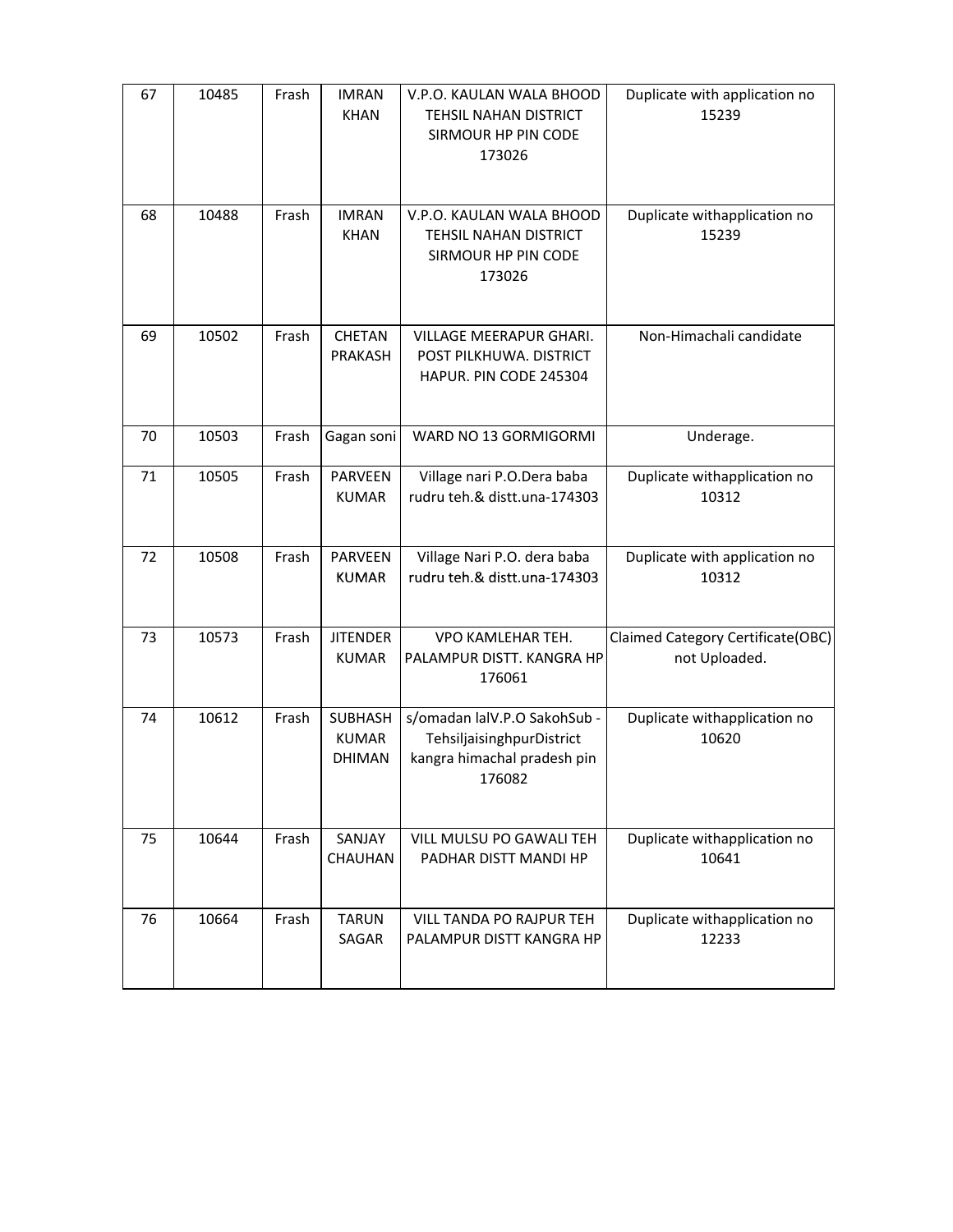| 77 | 10668 | Frash | Sanni<br>Maddeshiy<br>a      | Damwaitya post sidhua bangar<br>padruna kushinagar uttar<br>pardeshDAMAWATIYA POST<br>SIDHUA BANGAR KUSHINAGAR | Non-Himachali Candidate                           |
|----|-------|-------|------------------------------|----------------------------------------------------------------------------------------------------------------|---------------------------------------------------|
| 78 | 10722 | Frash | <b>ATUL</b><br><b>KUMAR</b>  | V.P.O ARLA TEH. PALAMPUR<br>DISTT. KANGRA HP (176102)                                                          | Claimed Category Certificate(OBC)<br>not visible. |
| 79 | 10731 | Frash | <b>AMRATI</b><br><b>DEVI</b> | VILL BASWATAR PO KHUDLA<br>TEH BALDWARA DISTT MANDI<br>HP 175033                                               | Duplicate withapplication no<br>10678             |
| 80 | 10732 | Frash | <b>AMRATI</b><br><b>DEVI</b> | VILL BASWATARA, PO KHUDLA<br>,TEH BALDWARA, DISTT<br>MANDI, HP 175033                                          | Duplicate with application no<br>10678            |
| 81 | 10735 | Frash | <b>AMRATI</b><br><b>DEVI</b> | VILL BASWATARA PO KHUDLA<br>TEH BALDWARA DISTT MANDI<br>HP175033                                               | Duplicate withapplication no<br>10678             |
| 82 | 10740 | Frash | <b>AMRATI</b><br><b>DEVI</b> | <b>VILL BASWATARPO</b><br>KHUDLATEH BALDWARA DISTT<br><b>MANDI HP 175033</b>                                   | Duplicate with application no<br>10678            |
| 83 | 10748 | Frash | SARVENDR<br>A KUMAR          | Village bhulahar post<br>gapchariyapur district<br>Auraiyapin code 206248                                      | Non-Himachali Candidate                           |
| 84 | 10797 | Frash | Satish<br>Thakur             | 196, Chaman Colony, Dhanas,<br>UT Chandigarh - 160014                                                          | Bonafide Himachali Certificate not<br>Uploaded.   |
| 85 | 10801 | Frash | Lovely<br>Kumar              | VILLAGE GHUNDI ANSOLI POST<br>OFFICE NANDHER TEHSIL<br>KANGRA DISTRICT KANGRA                                  | <b>TimeBarred OBC certificate</b><br>uploaded     |
| 86 | 10808 | Frash | CHANCHAL                     | <b>VPO KHARBALA TEH BASS</b><br>DISTT HISAR PIN CODE 125042                                                    | Non-Himachali Candidate                           |
| 87 | 10923 | Frash | <b>MONIKA</b>                | Vill.mandori.p.o.barol.sub<br>.teh.haripurdhar.distt.sirmour.<br>hp, pin -173032                               | Duplicate with application no<br>10243            |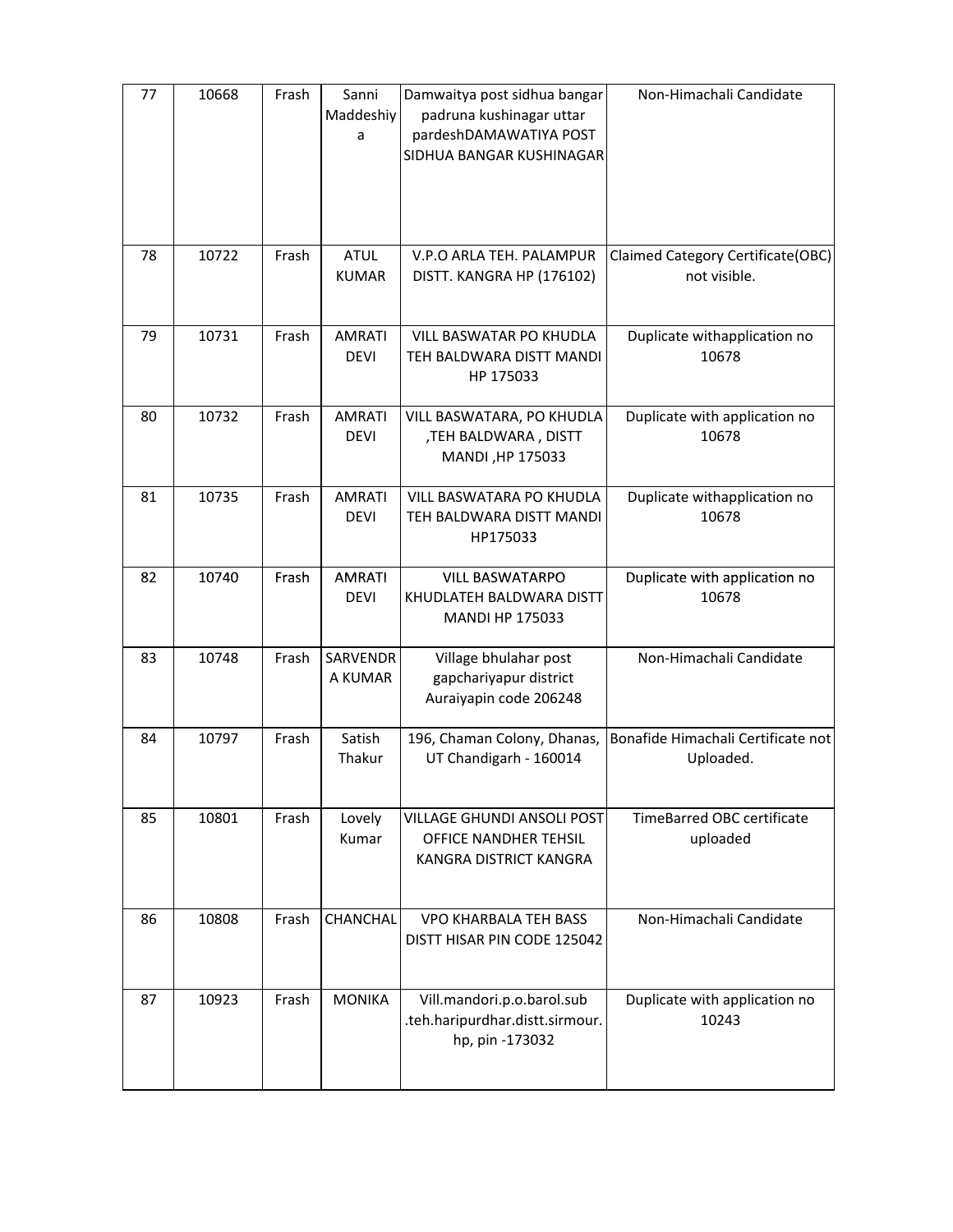| 88 | 10930 | Frash | <b>MONIKA</b>                  | Vill.mandori.p.o.barol.sub<br>.teh.haripurdhar.distt.sirmour.<br>hp, pin 173032               | Duplicate withapplication no<br>10243                         |
|----|-------|-------|--------------------------------|-----------------------------------------------------------------------------------------------|---------------------------------------------------------------|
| 89 | 10952 | Frash | <b>MONIKA</b>                  | Vill.mandori.p.o.barol.sub<br>.teh.haripurdhar.distt.sirmour.<br>hp, pin 173023               | Duplicate withapplication no<br>10243                         |
| 90 | 10966 | Frash | PRADEEP<br><b>KUMAR</b>        | MOHAMMADABAD POST<br>MOHAMMADABAD TUNDLA<br>FIROZABAD UTTAR PRADESH<br><b>PIN CODE 283204</b> | Non-Himachali candidate                                       |
| 91 | 10971 | Frash | <b>VIVEK</b><br><b>TEMPTA</b>  | Vill-Badhrana(pandli) P.o&Teh-<br>Kotkhai 171202 Distt-Shimla<br>(H.P)                        | Claimed Category Certificate(SC)<br>not Uploaded and less fee |
| 92 | 11000 | Frash | <b>PARVEEN</b><br><b>KUMAR</b> | Village nari P.O.dera baba<br>rudru teh.& distt.una-174303                                    | Duplicate withapplication no.<br>10312                        |
| 93 | 11017 | Frash | <b>KAVITA</b>                  | <b>VPO.BHARTI, TEHSIL &amp; DISTRICT</b><br>SOLAN, PIN CODE 173206 HP                         | Duplicate withapplication no<br>11047                         |
| 94 | 11046 | Frash | <b>PANKAJ</b><br><b>KUMAR</b>  | H.No 616/3, Ram<br>NagarJalandhar Punjab Pin<br>Code 144008                                   | Non-Himachali candidate                                       |
| 95 | 11062 | Frash | <b>VISHAL</b><br><b>KUMAR</b>  | VPO Ghiana Kalan Teh<br>Dharamshala DT<br>Kangra176001                                        | TimeBarred OBC certificate<br>uploaded                        |
| 96 | 11093 | Frash | <b>DINESH</b><br><b>KUMAR</b>  | VILLAGE MANWANA POST<br>OFFICE KHUDLA TEHSIL<br><b>BALDWARA DISTRICT MANDI</b><br>(HP) 175033 | Fee not verified.                                             |
| 97 | 11105 | Frash | <b>DEEPAK</b><br><b>KUMAR</b>  | H.NO.57-A, NEW KARTAR<br>NAGAR CHOHAN COLONY<br><b>JALANDHAR</b>                              | Non-Himachali candidate.                                      |
| 98 | 11122 | Frash | Subhash<br>Chand               | Village larhyan PO Thaltukhod<br>Tehsil Tikken Distt Mandi HP<br>(175013)                     | TimeBarred OBC certificate<br>uploaded                        |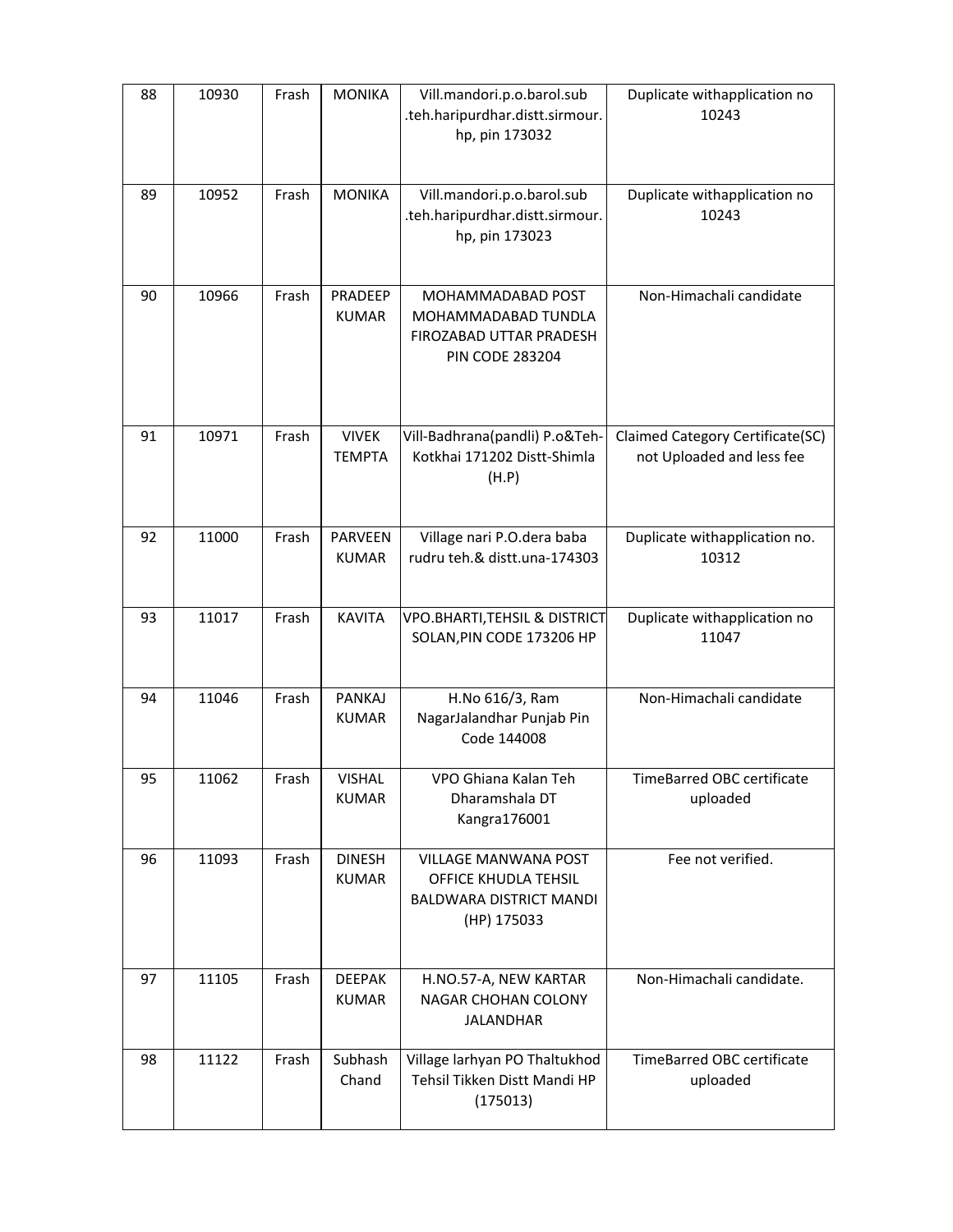| 99  | 11144 | Frash | <b>ANUP</b><br><b>KUMAR</b>                    | VPO JIA TEHSIL PALAMPUR<br>DISTRICT KANGRA, VPO JIA<br>TEHSIL PALAMPUR DISTT<br><b>KANGRA</b> | <b>Claimed Category Certificate</b><br>(OBC) not Uploaded                       |
|-----|-------|-------|------------------------------------------------|-----------------------------------------------------------------------------------------------|---------------------------------------------------------------------------------|
| 100 | 11162 | Frash | <b>RAMESH</b><br><b>KUMAR</b>                  | Vill Barowa PO Dharmana Teh<br>Ramshehar Distt Solan HP Pin<br>174102                         | Duplicate with application no<br>14969                                          |
| 101 | 11166 | Frash | <b>NISHA</b>                                   | VILL. BUSHEHIR P.O. RATTI<br>TEH. BALH DISTT. MANDI H.P.<br><b>PIN CODE 175008</b>            | Underage                                                                        |
| 102 | 11215 | Frash | <b>RITESH</b><br><b>KUMAR</b><br><b>THAKUR</b> | Vill.tandi p.o thachi teh bali<br>chowki distt mandi h.p                                      | Fee not verified.                                                               |
| 103 | 11240 | Frash | Ajay Kumar                                     | Vill konsal po bassi                                                                          | <b>DOB Proof and educational</b><br>qualification certificates not<br>uploaded. |
| 104 | 11280 | Frash | <b>KUMARI</b><br><b>POOJA</b>                  | LABOOR HOSTEL LALPANI<br>, NEAR PUNJABI HATTI SHIMLA<br>HP\-171001                            | Claimed Category Certificate(SC)<br>not Uploaded.                               |
| 105 | 11322 | Frash | LOKESH<br>SHARMA                               | <b>VILLAGE CHAREW PO TIMBI</b><br>TEH KAMRAU DIST SIRMAUR<br>HP 173029                        | Claimed Category Certificate(OBC)<br>not Uploaded.                              |
| 106 | 11365 | Frash | LOKESH<br><b>SHARMA</b>                        | VILLAGE CHAREW PO TIMBI<br>TEH KAMRAU DIST SIRMAUR<br>HP 173029                               | Duplicate withapplication no<br>11322                                           |
| 107 | 11386 | Frash | <b>AJAY</b><br><b>KUMAR</b>                    | <b>VILLAGE MAJHOT POST OFFICE</b><br><b>MOHIN TEHSIL AND DISTT</b><br>HAMIRPUR 177001         | <b>TimeBarred OBC certificate</b><br>uploaded                                   |
| 108 | 11441 | Frash | <b>DIMPAL</b><br><b>KUMAR</b>                  | <b>VILLAGE CHOURA PO &amp; SUB</b><br>TEHSIL CHHATRI DISTRICT<br><b>MANDI HP 175047</b>       | <b>TimeBarred OBC certificate</b><br>uploaded                                   |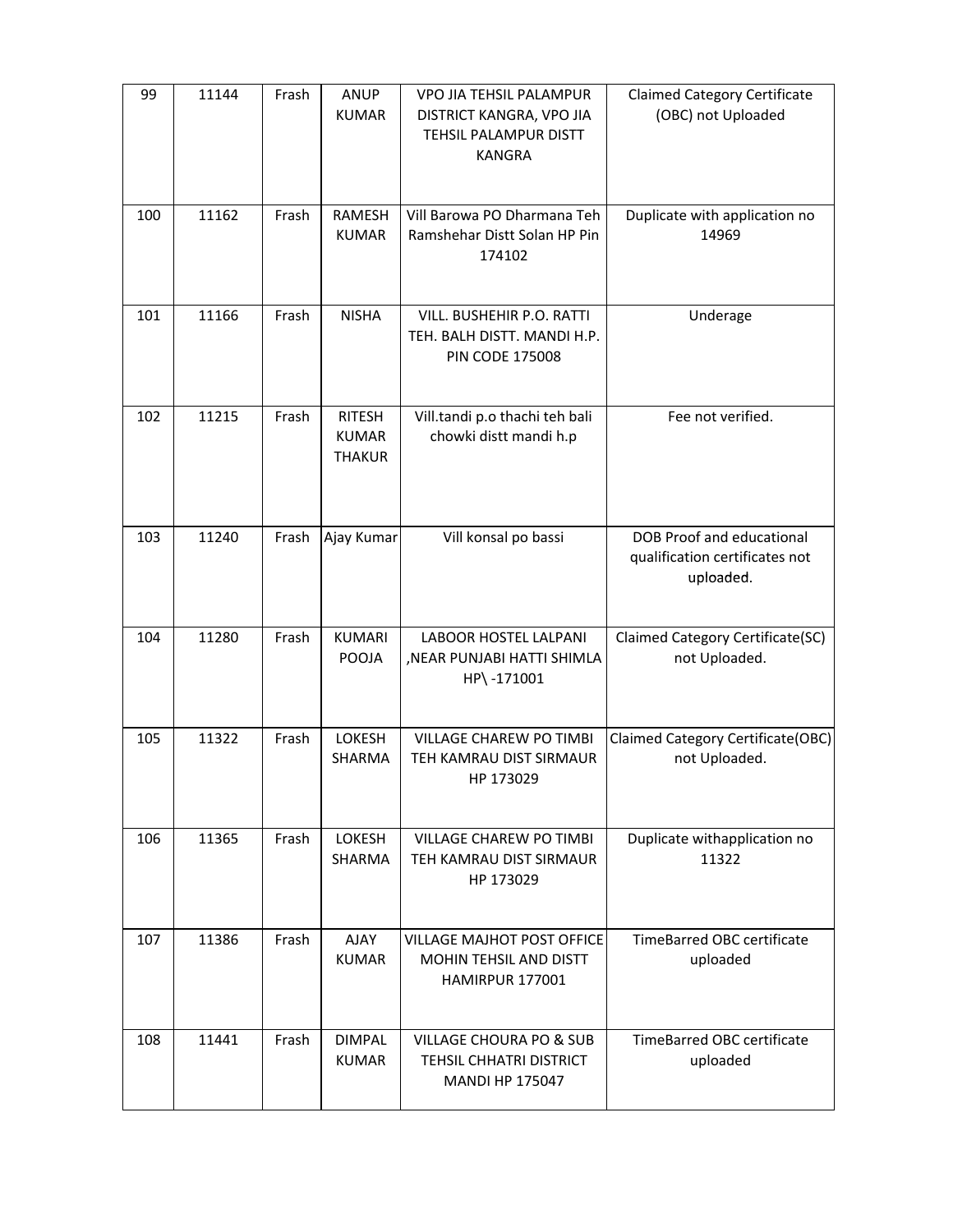| 109 | 11475 | Frash | Vineet           | Vill patwana po kot teh         | Claimed Category Certificate(OBC) |
|-----|-------|-------|------------------|---------------------------------|-----------------------------------|
|     |       |       | jaswal           | Baldwara                        | not uploaded                      |
|     |       |       |                  |                                 |                                   |
| 110 | 11478 | Frash | <b>VIKAS</b>     | <b>VPO-GATHUTAR SUB TEHSIL-</b> | Fee not verified.                 |
|     |       |       | <b>BHARTI</b>    | HARIPUR DISTT-KANGRA H.P        |                                   |
|     |       |       |                  | PIN CODE-176033                 |                                   |
|     |       |       |                  |                                 |                                   |
| 111 | 11500 | Frash | Priyanka         | Village Banoon post office      | Duplicate withapplication no      |
|     |       |       | Devi             | Chanhouta tehsil bharmour       | 20149                             |
|     |       |       |                  | distt. Chamba hp pin code       |                                   |
|     |       |       |                  | 176309                          |                                   |
|     |       |       |                  |                                 |                                   |
|     |       |       |                  |                                 |                                   |
| 112 | 11504 | Frash | <b>RITESH</b>    | Vill. tandi post office thachi  | Duplicate withapplication no      |
|     |       |       | <b>KUMAR</b>     | teh. bali chowki distt. mandi   | 11215                             |
|     |       |       | <b>THAKUR</b>    | h.p                             |                                   |
|     |       |       |                  |                                 |                                   |
|     |       |       |                  |                                 |                                   |
| 113 | 11509 | Frash | <b>RITESH</b>    | Vill.tandi p.o thachi teh bali  | Duplicate with application no     |
|     |       |       | <b>KUMAR</b>     | chowki distt. mandi h.p         | 11215                             |
|     |       |       | <b>THAKUR</b>    |                                 |                                   |
|     |       |       |                  |                                 |                                   |
|     |       |       |                  |                                 |                                   |
|     |       |       |                  |                                 |                                   |
| 114 | 11538 | Frash | <b>KRISHNKA</b>  | Ho no80 ward no 07 dailmeel     | Non Himachali candidate.          |
|     |       |       | NT PATWA         | conony Bareli raisen Madhya     |                                   |
|     |       |       |                  | Pradesh pin code-464668         |                                   |
|     |       |       |                  |                                 |                                   |
|     |       |       |                  |                                 |                                   |
| 115 | 11621 | Frash | <b>HARBANS</b>   | VILL-JAKHUNI P.O-BOUNGTA        | TimeBarred OBC certificate        |
|     |       |       | <b>SINGH</b>     | TEH-DEHRA DISTT-KANGRA PIN      | uploaded                          |
|     |       |       |                  | CODE-177101                     |                                   |
|     |       |       |                  |                                 |                                   |
|     |       |       |                  |                                 |                                   |
| 116 | 11658 | Frash | SANJAY           | VPO DALASH AANI KULLU           | underage.                         |
|     |       |       | <b>VERMA</b>     |                                 |                                   |
|     |       |       |                  |                                 |                                   |
| 117 | 11781 | Frash | <b>SARVINDER</b> | village panu post office        | Fee not verified.                 |
|     |       |       |                  | lowerkoti tehsil rohru district |                                   |
|     |       |       |                  | shimla HP 171207                |                                   |
|     |       |       |                  |                                 |                                   |
| 118 | 11789 | Frash | SHIVANI          | Kewal Krishan cow shed no. 4    | Time Barred OBC Certificate       |
|     |       |       |                  | krishana nagar shimla -171001   | uploaded.                         |
|     |       |       |                  |                                 |                                   |
|     |       |       |                  |                                 |                                   |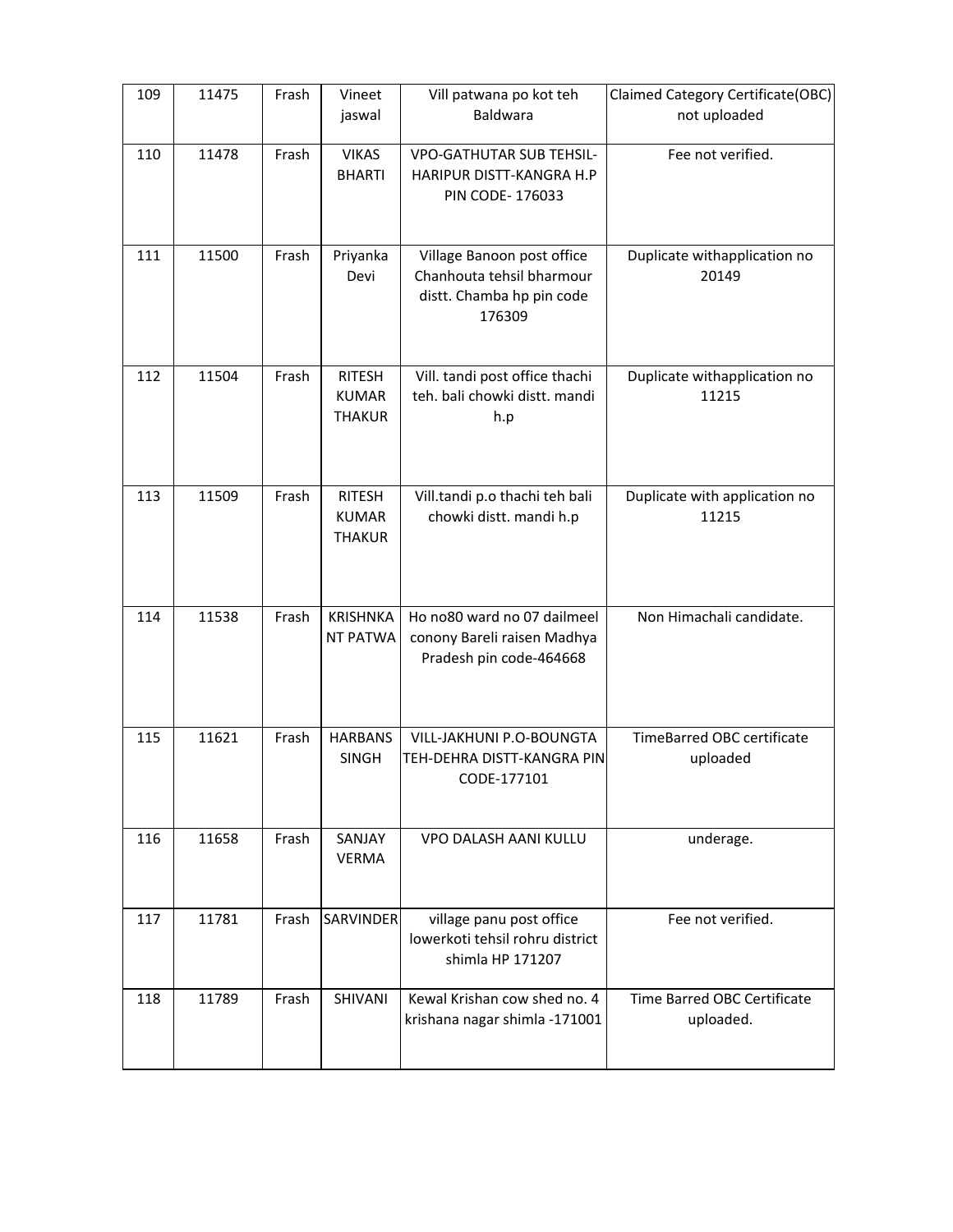| 119 | 11823 | Frash | <b>NARESH</b><br><b>KUMAR</b><br><b>DHIMAN</b> | <b>VILLAGE GAGERI PO</b><br>SAMIRPUR TEHSIL TAUNI DEVI<br>DISTT HAMIRPUR HIMACHAL<br><b>PRADESH 177601</b> | Duplicate withapplication no<br>12980                                    |
|-----|-------|-------|------------------------------------------------|------------------------------------------------------------------------------------------------------------|--------------------------------------------------------------------------|
| 120 | 11857 | Frash | Sahil Saini                                    | village and post office ichhi<br>trh. & distt. kangra 176209                                               | Duplicate withapplication no<br>11853                                    |
| 121 | 11940 | Frash | SANJAY<br><b>KUMAR</b>                         | <b>VILL BABLI PO PADWAHAN TEH</b><br>PADHAR DISTT MANDI HP<br>175012                                       | Duplicate withapplication no<br>12083                                    |
| 122 | 12005 | Frash | ABHISHEK<br>RANA                               | V.P.O- PURBA TEH. DHEERA<br>DISTT-KANGRA HP 176084                                                         | DOB Proof and educational<br>qualification certificates not<br>uploaded. |
| 123 | 12078 | Frash | Sanjay<br>Kumar                                | Vill.Androli, PO.Ghanaghughat,<br>Teh.Arki, Distt.Solan HP Pin<br>Cod 171102                               | Duplicate withapplication no<br>12076                                    |
| 124 | 12080 | Frash | SANJAY<br><b>KUMAR</b>                         | VILL. ANDORLI, PO.<br>GHANAGHUGHAT, TEH. ARKI<br>DISTT. SOLAN HP (171102)                                  | Duplicate with application no<br>12076                                   |
| 125 | 12130 | Frash | <b>URFAN</b><br><b>MOHD</b>                    | VILL TRIBHOL PO KILOD TEH<br>SALOONI DISTT CHAMBA                                                          | Fee not verified.                                                        |
| 126 | 12134 | Frash | <b>URFAN</b><br><b>MOHD</b>                    | VILL TRIBHOL PO KILOD TEH<br>SALOONI DISTT CHAMBA                                                          | Duplicate withapplication no<br>12130                                    |
| 127 | 12137 | Frash | <b>URFAN</b><br><b>MOHD</b>                    | VIII TRIBHOL PO KILOD TEH<br>SALOONI DISTT CHAMBA                                                          | Duplicate withapplication no<br>12130                                    |
| 128 | 12138 | Frash | <b>KARAN</b><br><b>SINGH</b>                   | <b>VPO TALWARA TEH</b><br><b>GHUMARWIN DISTT BILASPUR</b><br>HP 174026                                     | Fee not submitted                                                        |
| 129 | 12142 | Frash | Fyyyhuhhg                                      | Tttyuuuhghjjjhggh                                                                                          | DOB Proof not uploaded.                                                  |
| 130 | 12149 | Frash | <b>ANIL</b><br><b>KUMAR</b>                    | Village Brahmafald PO<br>Taurjajar Tehsil Dharmpur<br>District Mandi HP175040                              | Duplicate withapplication no<br>12126                                    |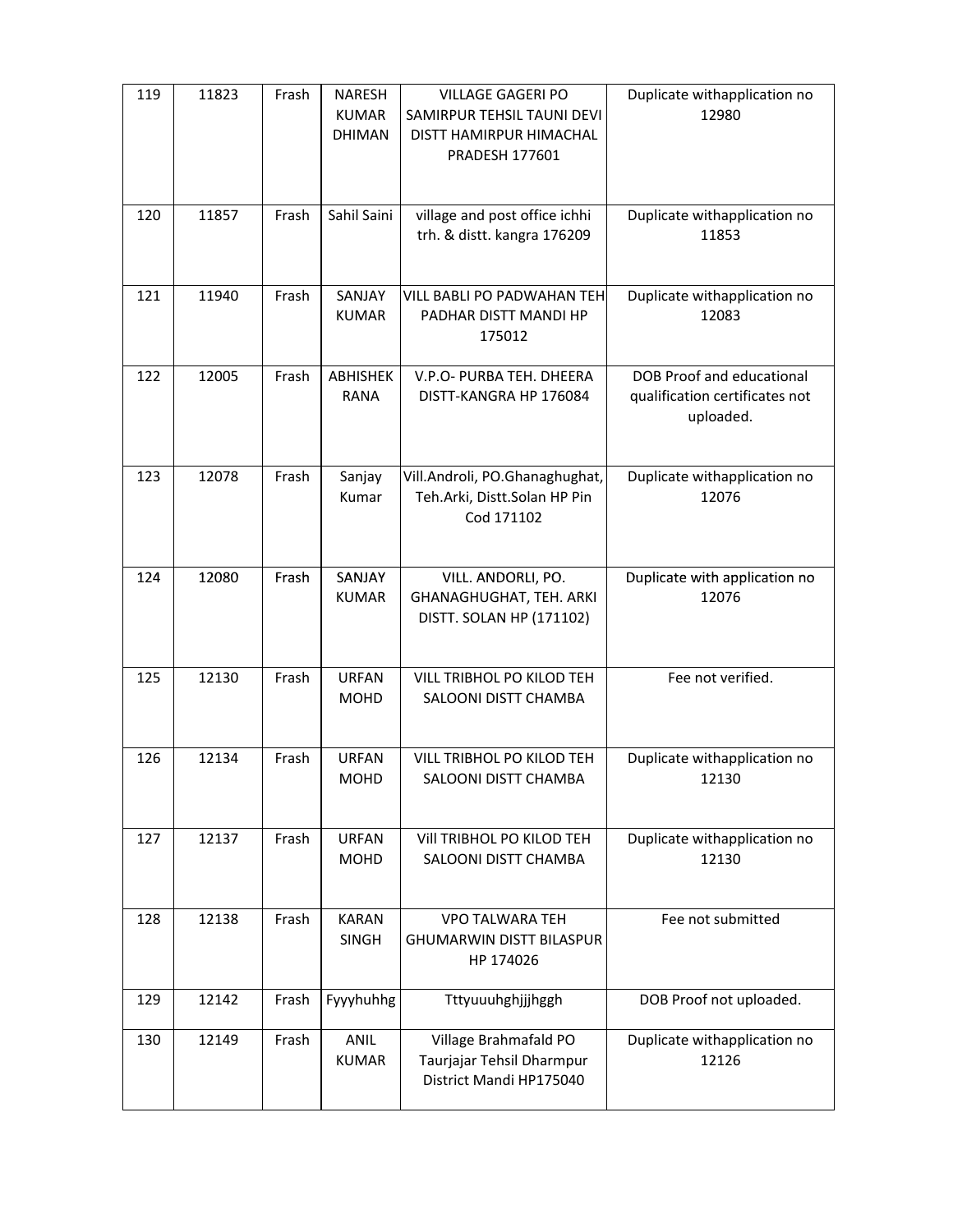| 131 | 12174 | Frash | <b>VIVEK</b>           | <b>VILLAGE KHAKHNERA POST</b>                         | <b>TimeBarred OBC certificate</b>                  |
|-----|-------|-------|------------------------|-------------------------------------------------------|----------------------------------------------------|
|     |       |       | <b>CHAUDHA</b><br>RY   | OFFICE SADDUN BARGRAN                                 | uploaded.                                          |
|     |       |       |                        | TEHSIL BAROH DISTRICT<br><b>KANGRA HP</b>             |                                                    |
|     |       |       |                        |                                                       |                                                    |
| 132 | 12212 | Frash | NEELAM                 | Vill dhalaya nawali, po jabri,                        | Duplicate withapplication no                       |
|     |       |       | SHARMA                 | teh dhami distt shimla hp                             | 11818                                              |
|     |       |       |                        | 171103                                                |                                                    |
| 133 | 12342 | Frash | <b>NEHA DEVI</b>       | Village uldhar post office deot                       | Underage.                                          |
|     |       |       |                        | sub tehsil multhan distt Kangra                       |                                                    |
|     |       |       |                        | hp 176122                                             |                                                    |
|     |       |       |                        |                                                       |                                                    |
| 134 | 12360 | Frash | himanshu<br>sharma     | vill khalag PO jubberhatti dist<br>shimla 171011      | Claimed Category Certificate(OBC)<br>not Uploaded. |
|     |       |       |                        |                                                       |                                                    |
|     |       |       |                        |                                                       |                                                    |
| 135 | 12368 | Frash | <b>REETA</b><br>SAHDEV | TOWN H NO II SACOH CORD<br><b>BUILDING RAJ BHAWAN</b> | Bonafide Himachali Certificate not<br>Uploaded.    |
|     |       |       |                        | <b>SHIMLA HP 171002</b>                               |                                                    |
|     |       |       |                        |                                                       |                                                    |
| 136 | 12371 | Frash | amit                   | Amit kumar s/o Shri Rattan Lal                        | <b>DOB Proof and educational</b>                   |
|     |       |       | kumar                  | Vill Kothi, P.o Deoth, Teh Sadar                      | qualification certificates not                     |
|     |       |       |                        | distt bilaspur (H.P) 174001.                          | uploaded.                                          |
|     |       |       |                        |                                                       |                                                    |
|     |       |       |                        |                                                       |                                                    |
| 137 | 12471 | Frash | <b>YOGESH</b>          | VILLAGE MANJHU P.O                                    | Claimed Category Certificate not                   |
|     |       |       | <b>KUMAR</b>           | MANJHUTEHSIL ARKI DISTT                               | Uploaded.                                          |
|     |       |       |                        | <b>SOLAN HP</b>                                       |                                                    |
|     |       |       |                        |                                                       |                                                    |
| 138 | 12486 | Frash | PRAJVAL                | PAWAN PADAM BHAWAN                                    | Duplicate withapplication no                       |
|     |       |       | PARMAR                 | UPPER CHAKKAR NEAR SHIV                               | 12493.                                             |
|     |       |       |                        | TEMPLE SHIMLAH.P 171005                               |                                                    |
|     |       |       |                        |                                                       |                                                    |
| 139 | 12509 | Frash | SARSWATI               | D/O GANGA RAM SHARMA                                  | D.O.B Proof not uploaded.                          |
|     |       |       |                        | NIWAS, NEAR MARKETING<br><b>BOARD LOWER KHALINI</b>   |                                                    |
|     |       |       |                        | SHIMLA HIMACHAL PARDESH                               |                                                    |
|     |       |       |                        |                                                       |                                                    |
|     |       |       |                        |                                                       |                                                    |
| 140 | 12512 | Frash | SARIKA                 | Do nagendra mandal power                              | Non-Himachali candidate                            |
|     |       |       | <b>KUMARI</b>          | house w n 9 fbj dist araria                           |                                                    |
|     |       |       |                        | state bihar the 854318                                |                                                    |
|     |       |       |                        |                                                       |                                                    |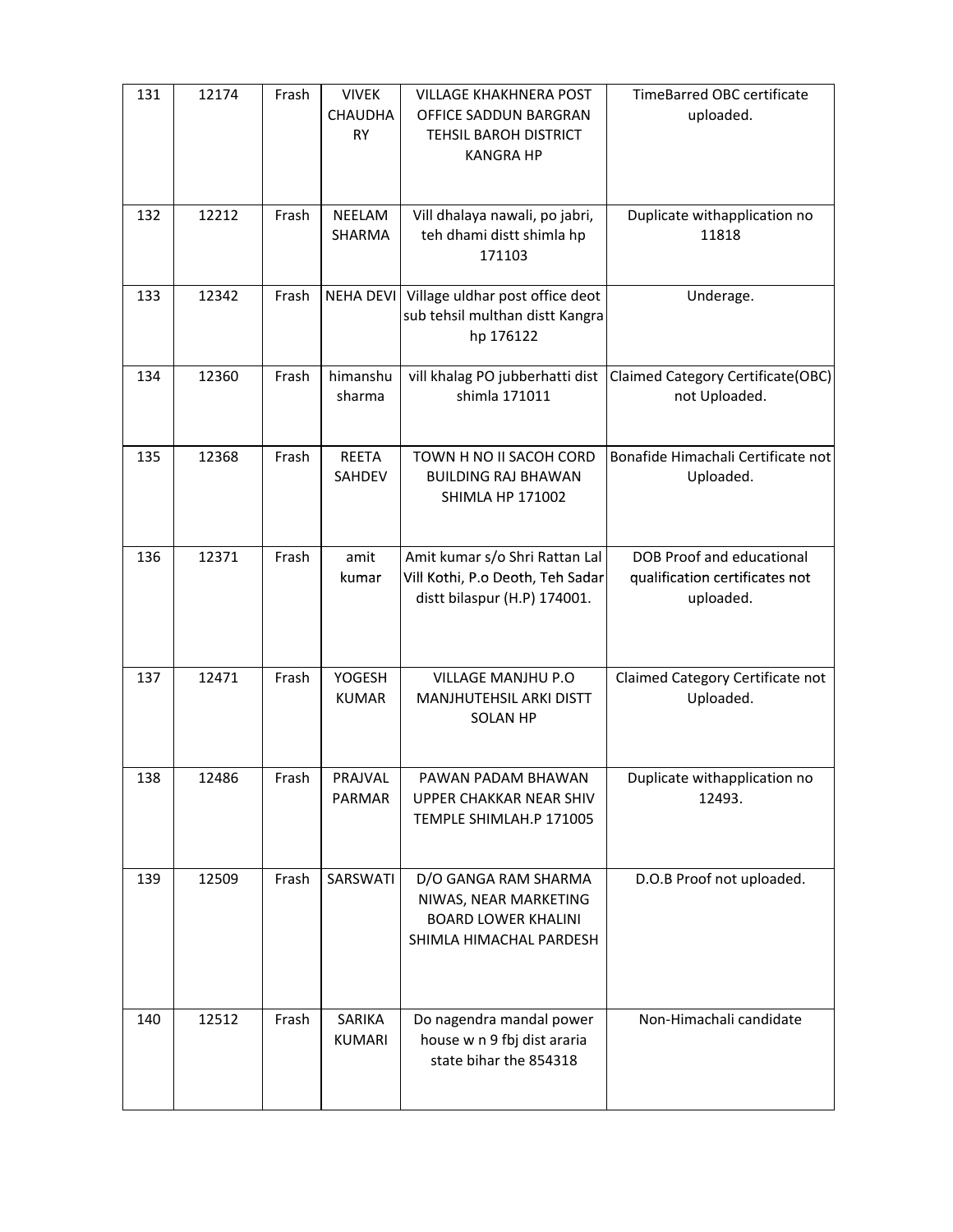| 141 | 12558 | Frash | Sourabh<br>Sharma                          | Village Gharyana, Post Office<br>Sunni, Tehsil Sunni, District<br>Shimla, H.P 171301                                        | Bonafide Himachali Certificate not<br>Uploaded. |
|-----|-------|-------|--------------------------------------------|-----------------------------------------------------------------------------------------------------------------------------|-------------------------------------------------|
| 142 | 12567 | Frash | ANKUSH<br><b>BHANDHA</b><br>R <sub>l</sub> | Village Manjashu, Post office<br>bhager, teh-Ghumarwin,<br>District-bilaspur, State<br>Himachal Pradesh, pin-code<br>174021 | Less fee.                                       |
| 143 | 12587 | Frash | Sunil<br>mehta                             | Selection Jean centre the mall<br>road solan hp pin 173212                                                                  | Duplicate withapplication no<br>12866           |
| 144 | 12597 | Frash | <b>SHIKSHA</b><br><b>DEVI</b>              | Rajta building near MK house<br>Inder nagar dhalli shimla<br>171012                                                         | Uploaded Document not visible.                  |
| 145 | 12601 | Frash | Raju<br>Chyaurasia                         | Gram+post, karaundi Deoria<br>Uttar pradesh 274501                                                                          | Non Himachali candidate.                        |
| 146 | 12619 | Frash | Prabha<br>Himral                           | VPO Narkanda Tehsil<br>Kumarsain Shimla 171213                                                                              | Duplicate withapplication no<br>12614           |
| 147 | 12660 | Frash | <b>NARESH</b><br><b>KUMAR</b>              | VILLAGE JOHRON PO<br>PURUWALA TEHSIL PONTA<br>SAHIB DISTT SIRMAUR                                                           | TimeBarred OBC certificate<br>uploaded          |
| 148 | 12668 | Frash | <b>MANORM</b><br>Α                         | PASIYAPUR PO- MAHRAUNDA<br>SORAON PRAYAGRAJ UP<br>212507                                                                    | Non Himachali candidate.                        |
| 149 | 12743 | Frash | <b>RACHANA</b><br><b>DEVI</b>              | <b>VPO. BADEHAR TEHSIL</b><br><b>BHORANJ DISTT. HAMIRPUR</b><br>HP 176048                                                   | Duplicate withapplication no<br>12741           |
| 150 | 12749 | Frash | <b>HARI DASS</b>                           | Village Dharli P.O Alsindi Teh<br>Karsog Distt Mandi H.P 175009                                                             | Overage.                                        |
| 151 | 12771 | Frash | Vivek<br>Mista                             | Vilkage Baghal Postoffice<br>Galeha Tehsil Kotkhai Distt<br>Shimla 171204 HP                                                | Fee not deposited for the post of<br>frash.     |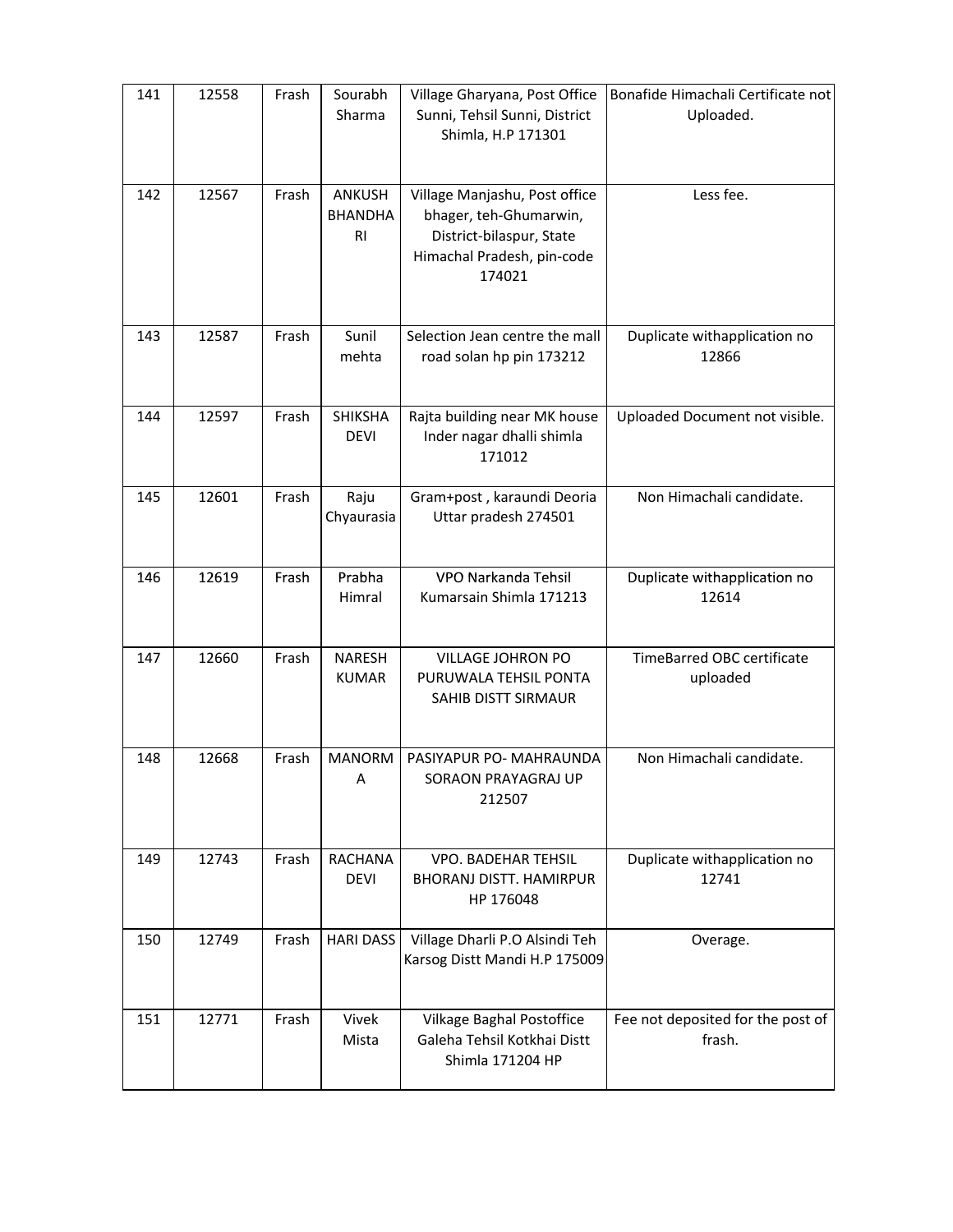| 152 | 12853 | Frash | POOJA<br><b>KUMARI</b>        | <b>VPO LUHARWIN TEHSIL</b><br><b>GHUMARWIN DISTT BILASPUR</b><br>HP 174021                           | Duplicate withapplication no9941                   |
|-----|-------|-------|-------------------------------|------------------------------------------------------------------------------------------------------|----------------------------------------------------|
| 153 | 12871 | Frash | <b>DINESH</b><br><b>KUMAR</b> | <b>VILL BADDU PO BARI</b><br><b>MAJHERWAN TEH</b><br><b>GHUMARWIN DISTT BILASPUR</b><br>HP 174021    | <b>TimeBarred OBC certificate</b><br>uploaded.     |
| 154 | 12890 | Frash | Devender<br>Kumar             | S/O Gyan Chand P.O MehliTeh<br>/ Distt Shimla HP 171009                                              | Claimed Category Certificate (SC)<br>not Uploaded. |
| 155 | 12933 | Frash | Pradyum<br>kumar              | Vill and post rupaudha                                                                               | Non Himachali candidate.                           |
| 156 | 12965 | Frash | YOG RAJ                       | VILLAGE DALOG POST OFFICE<br><b>NARAIN TEHSIL RAMPUR</b><br><b>BUSHAHR DISTT SHIMLA HP</b><br>172001 | D.O.B Proof not uploaded.                          |
| 157 | 12982 | Frash | PAWAN<br><b>KUMAR</b>         | VILLAGE KOTA POST OFFICE<br>DRADHA DISTRICT CHAMBA -<br>H.P.-176306                                  | D.O.B Proof not uploaded.                          |
| 158 | 12983 | Frash | <b>SURAJ PAL</b>              | Suraj pal S/o Ramesh Chand<br>vpo jahu Teh-bhoranj district<br>Hamirpur HP pin 176048                | Duplicate withapplication no<br>12972.             |
| 159 | 12985 | Frash | Naresh<br>Kumar<br>Dhiman     | C/O PC DOGRA WARD NO 3,<br>HOUSE NO 55 PARTAP NAGER<br>distt hamirpur hp-177601                      | Duplicate with application no<br>12980             |
| 160 | 12988 | Frash | <b>SURAJ PAL</b>              | Suraj pal S/o Ramesh Chand<br>vpo jahu Teh-bhoranj district<br>Hamirpur HP pin 176048                | Duplicate withapplication no<br>12972.             |
| 161 | 12989 | Frash | <b>PAWAN</b><br><b>KUMAR</b>  | <b>VILLAGE KOTA POST OFFICE</b><br>DRADHA DISTT. CHAMBA H.P.-<br>176306                              | Duplicate withapplication no<br>12982.             |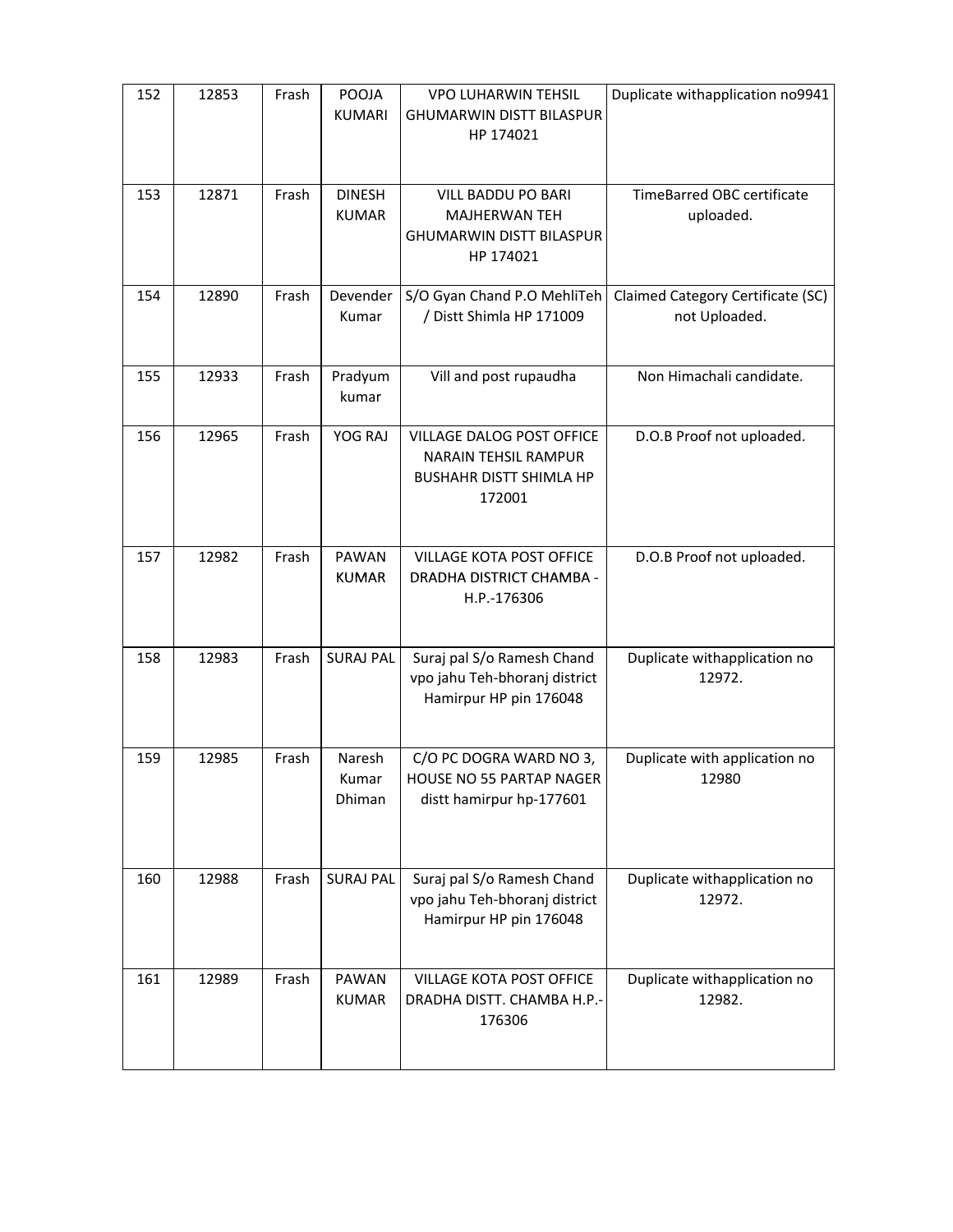| 162 | 13028 | Frash | <b>NARESH</b><br><b>KUMAR</b> | <b>VILLAGE PALAG POST OFFICE</b><br>KADHARGHAT TEHSIL SUNI<br>DISTRICT SHIMLA HP171018                       | Claimed Category Certificate(Ex-<br>Serviceman) not Uploaded.                                                |
|-----|-------|-------|-------------------------------|--------------------------------------------------------------------------------------------------------------|--------------------------------------------------------------------------------------------------------------|
| 163 | 13048 | Frash | <b>MANOHAR</b><br>LAL         | S/O SATPAL GILL LOWER<br>KHALINI ANAND NAGAR<br>171009                                                       | DOB Proof, educational<br>qualification certificate and<br>claimed category certificate(SC)<br>not uploaded. |
| 164 | 13121 | Frash | <b>VINESH</b><br><b>KUMAR</b> | VILL LATWALA PO BAGORA<br>TEH PALAMPUR DISTT KANGRA<br>HP                                                    | <b>Irrelevant Claimed Category</b><br>Certificate Uploaded                                                   |
| 165 | 13142 | Frash | <b>RAHUL</b><br><b>KUMAR</b>  | Vill-BAHRAWAN PO-<br><b>BAHRAWAN PS-BARH</b>                                                                 | Non-Himachali candidate.                                                                                     |
| 166 | 13283 | Frash | <b>SACHIN</b><br><b>KUMAR</b> | V.P.O RAJIANA P.O RAJIANA 53<br>MILE TEH NAGROTA BAGWAN<br>DISTT KANGRA HP 176056                            | Claimed category certificate(OBC)<br>not uploaded.                                                           |
| 167 | 13327 | Frash | <b>ANIL</b><br><b>KUMAR</b>   | <b>VILLAGE DHAMROL POST</b><br>OFFICE DHAMROL TEHSIL<br><b>BHORANJ DISTRICT HAMIRPUR</b><br>HPPIN CODE177024 | Claimed Category Certificate(OBC)<br>not Uploaded.                                                           |
| 168 | 13357 | Frash | <b>ANIL</b><br><b>KUMAR</b>   | VILL & PO DHAMROL TEHSIL<br><b>BHORANJ DISTTHAMIRPUR HP</b><br>177024                                        | Duplicate withapplication no<br>13327.                                                                       |
| 169 | 13365 | Frash | ANKESH<br><b>KUMAR</b>        | Village-Sakrain Post Office-<br>Tanehar Tehsil-Dharampur<br>Distt-Mandi Himachal Pradesh<br>Pin code-175050  | Duplicate with Application ID<br>No.13398.                                                                   |
| 170 | 13379 | Frash | YASHPAL<br>SHARMA             | VPO- RAMA, TEH- NAHAN,<br>DISTT- SIRMOUR, HP 173001                                                          | Fee not verified.                                                                                            |
| 171 | 13387 | Frash | kamaljeet<br>verma            | village fagah po bhogra tehsil<br>theog distt shimla hp 171201                                               | Fee not verified.                                                                                            |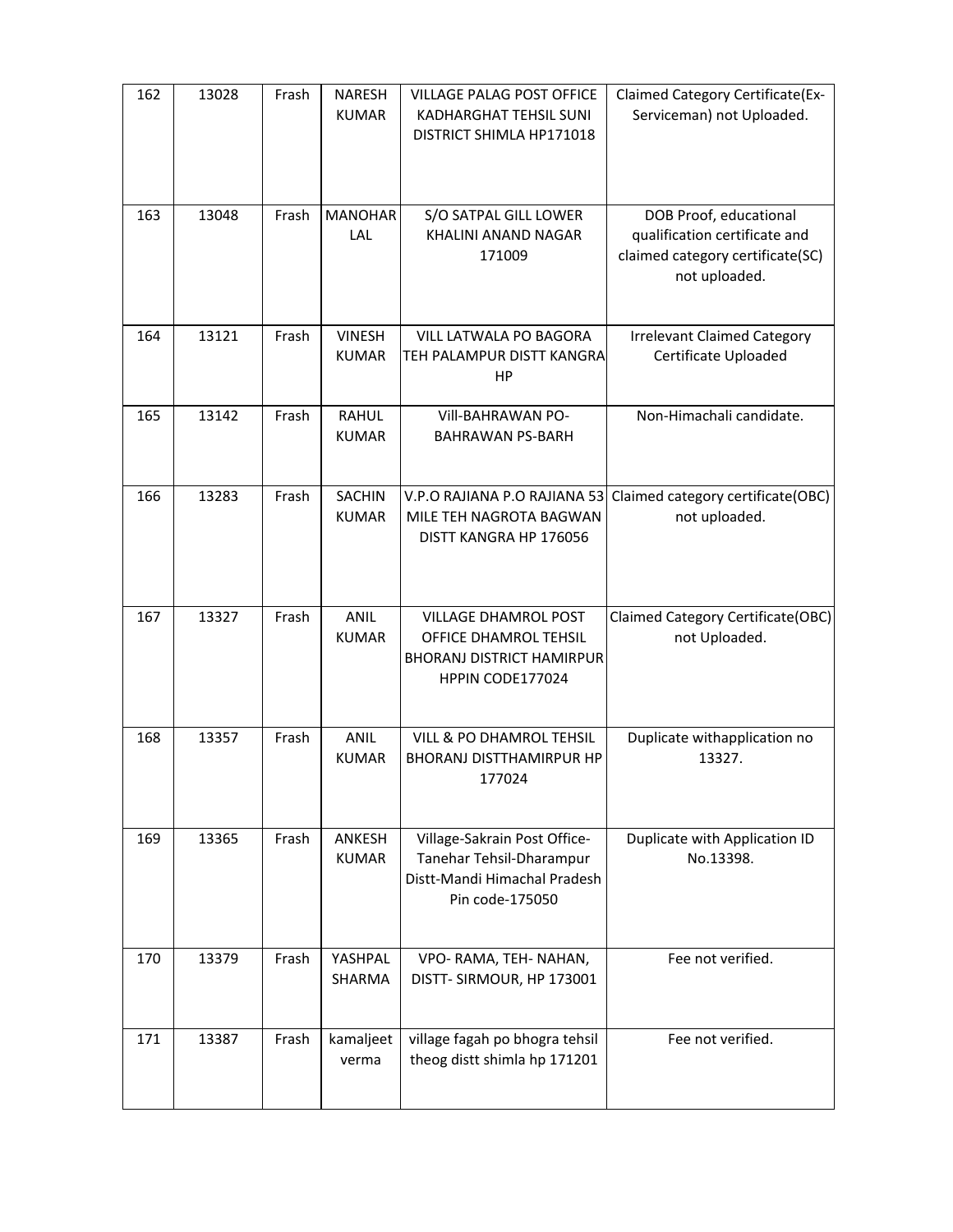| 172 | 13465 | Frash | <b>RAKESH</b><br><b>KUMAR</b>             | VILL HALANAPO BHIRATEHSIL<br>& DISTT HAMIRPUR HP 177001                          | Less Fee                                           |
|-----|-------|-------|-------------------------------------------|----------------------------------------------------------------------------------|----------------------------------------------------|
| 173 | 13495 | Frash | <b>JITENDER</b>                           | <b>VILL GALOG PO BATHALANG</b><br>TEH ARKI DISTT SOLAN HP<br>173207              | Claimed Category<br>Certificate(SC)not Uploaded.   |
| 174 | 13586 | Frash | <b>ARUN</b><br><b>KUMAR</b>               | VILL RINJ PO LOHARA TEH<br>BALH DISTT MANDI HP 175027                            | Fee not verified.                                  |
| 175 | 13589 | Frash | <b>BHUPENDE</b><br>R                      | VILLAGE BHUTHA, PO<br>PANGNA, TEH KARSOG DISTT<br>MANDI HP PIN CODE 175046       | Fee not verified.                                  |
| 176 | 13616 | Frash | Abhilash<br>Pradhan                       | At - janabadi post dasingbadi<br>block Daringbadi kandhamal<br>odisha            | Non Himachali candidate.                           |
| 177 | 13723 | Frash | <b>KAMAL</b><br><b>KANT</b>               | VILL JAROH PO HANOH TEH<br><b>BHORANJ DISTT HAMIRPUR HP</b>                      | Claimed Category Certificate(OBC)<br>not Uploaded. |
| 178 | 13725 | Frash | Dharam<br>Chand                           | Vill.Datti,<br>PO.GanagughatTeh.Arki,<br>Distt.Solan                             | Duplicate withapplication no<br>13724.             |
| 179 | 13732 | Frash | Dharam<br>Chand                           | Vill.Datti,<br>PO.GanagughatTeh.Arki,<br>Distt.Solan                             | Duplicate with application no<br>13724.            |
| 180 | 13738 | Frash | <b>VIKAS</b><br><b>KUMAR</b>              | VILLAGE AND POST OFFICE<br>MEHNJHA TEHSIL PALAMPUR<br>DISTT KANGRA HP 176061     | TimeBarred OBC certificate<br>uploaded.            |
| 181 | 13751 | Frash | <b>MAHESH</b><br>UTTAM<br><b>VHARKATE</b> | AT MALEWADI TQ. SHIRUR<br>KASAR, DIST. BEED 413249                               | Non Himachali candidate.                           |
| 182 | 13766 | Frash | Varsha<br>sharma                          | Vill. Kanda, PO. Mashobra,<br>Distt.& TEH.<br>Shimla, H.P, 171007                | Duplicate withapplication no<br>13761.             |
| 183 | 13819 | Frash | <b>MINTU</b>                              | VILL. PURTIALA P.O. KOHALA<br>TEH. AND DIST. KANGRA HP<br><b>PIN CODE 176029</b> | Claimed Category Certificate(OBC)<br>not Uploaded. |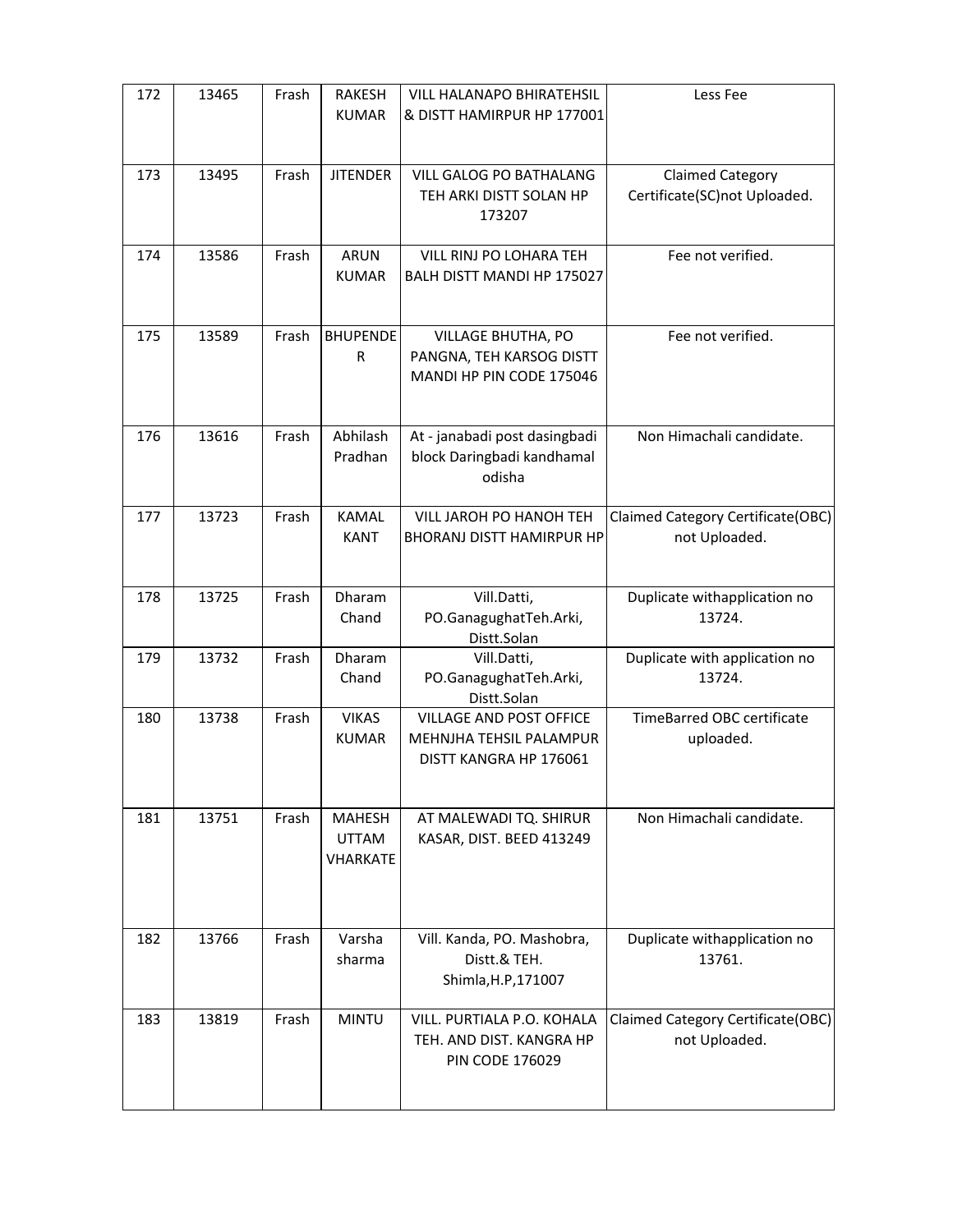| 184 | 13988 | Frash | <b>NARESH</b><br><b>KUMAR</b>  | Vill Danoa Po Baroh Tehshil<br>Baroh District Kangra H.p<br>176054                                    | Claimed Category Certificate(OBC)<br>not Uploaded.         |
|-----|-------|-------|--------------------------------|-------------------------------------------------------------------------------------------------------|------------------------------------------------------------|
| 185 | 14002 | Frash | Jugjeevan<br>ram               | Village Bharara PO Kumarsain<br>Distt Shimla 172029                                                   | <b>Claimed Category Certificate</b><br>(OBC) not Uploaded. |
| 186 | 14095 | Frash | <b>RAHUL</b><br>CHAUDHA<br>RY  | <b>VILLAGE MAKREHR PO</b><br>RAJHOON TEHSIL DHIRA DISTT<br>KANGRA HP PIN CODE 176065                  | TimeBarred OBC certificate<br>uploaded.                    |
| 187 | 14112 | Frash | Mehank                         | 1/6 Royal Hotel nabha shimla-<br>4                                                                    | Fee not verified.                                          |
| 188 | 14115 | Frash | Gourav<br>Chaudhary            | VPO Sidhbari Tehsil<br>Dharamshala Distt. Kangra HP<br>176057                                         | TimeBarred OBC certificate<br>uploaded.                    |
| 189 | 14250 | Frash | <b>SACHIN</b>                  | Vpo kiyaoteh rampur dist<br>shimla                                                                    | Duplicate withapplication no<br>14249.                     |
| 190 | 14255 | Frash | Sachin                         | Vpo kiyao teh rampur dist<br>shimla                                                                   | Duplicate withapplication no<br>14249.                     |
| 191 | 14260 | Frash | PANKAJ<br><b>CHAUDHA</b><br>RY | S/O SITARAM VILLAGE<br>VIJAYPUR POSTOFFICE SAMOH<br>TEHSIL JHANDUTTA DISTT<br>BILASPUR PINCODE 174021 | Duplicate withapplication no<br>14281.                     |
| 192 | 14287 | Frash | Sachin                         | Vpo kiyao teh rampur dist<br>shimla                                                                   | Duplicate withapplication no<br>14249.                     |
| 193 | 14432 | Frash | Kanika<br>Dogra                | Dhauladhar Colony<br>MarandaTehsil Palampur<br>district Kangra Himachal<br>Pradesh pin 176102         | Underage.                                                  |
| 194 | 14587 | Frash | Anjali devi                    | village kulziar po jaddu teh<br>jhandutta distt bilaspurkulziar<br>pin code 174030                    | Underage.                                                  |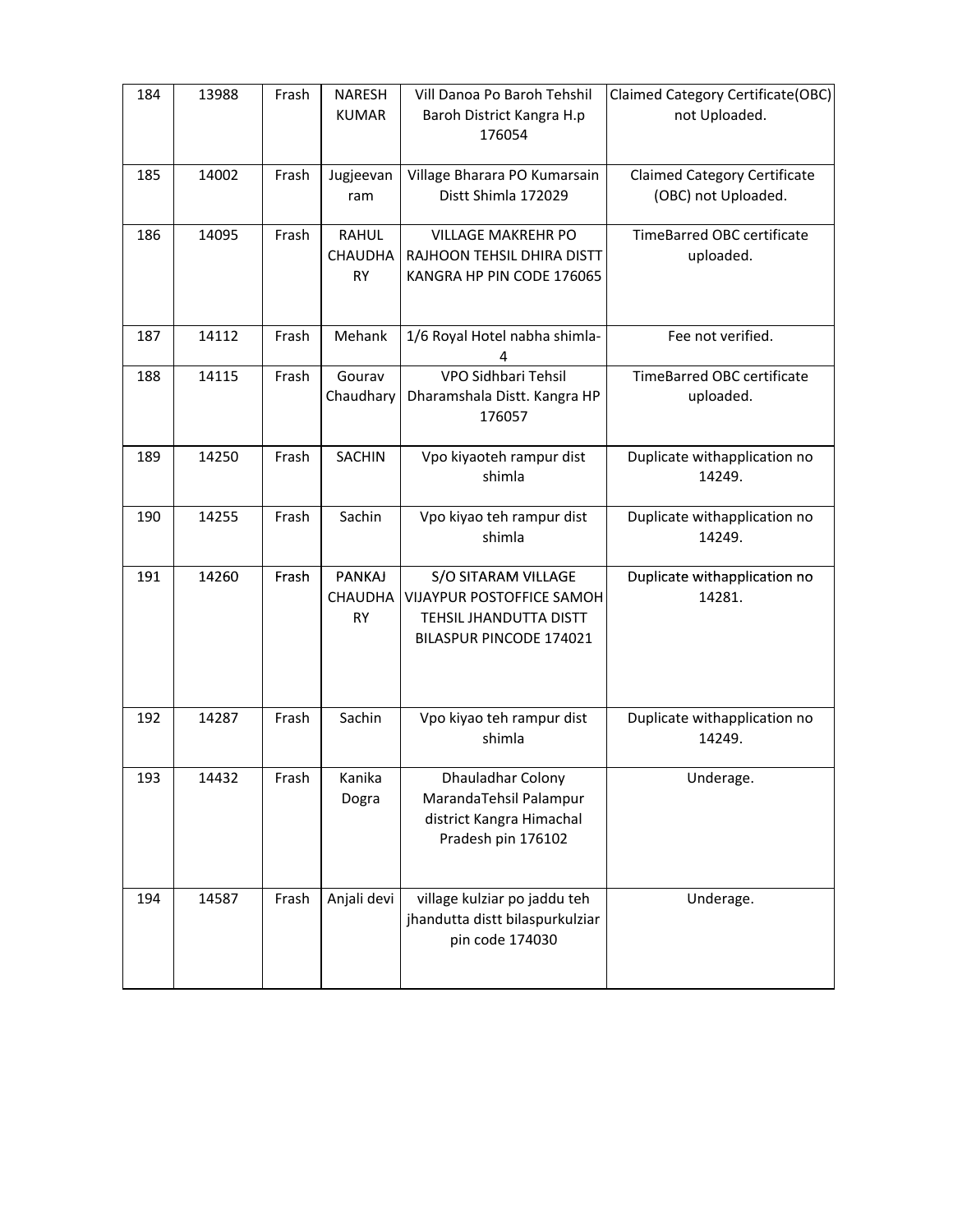| 195 | 14618 | Frash | <b>UMESH</b><br><b>KUMAR</b>               | So NAGENDRA MANDAL<br>SOUTH SIDE OF POWER HOUSE<br>NAYA TOLA WARD NO 9<br>FORBESGANJ DIST ARARIA<br>STATE BIHAR PINCODE 854318 | Non Himachali candidate.                                         |
|-----|-------|-------|--------------------------------------------|--------------------------------------------------------------------------------------------------------------------------------|------------------------------------------------------------------|
| 196 | 14692 | Frash | <b>VISHAL</b><br><b>SINGH</b>              | VILL DHAMLAHAR PO CHALOH<br>SUB TEHSIL GANGATH DISTT<br><b>KANGRA</b>                                                          | Duplicate withapplication no<br>14686.                           |
| 197 | 14703 | Frash | <b>VISHAL</b><br>SINGH                     | VILL DHAMLAHAR PO CHALOH<br>SUB TEHSIL GANGATH DISTT<br><b>KANGRA</b>                                                          | Duplicate withapplication no<br>14686.                           |
| 198 | 14707 | Frash | <b>NITESH</b><br><b>GULERIA</b>            | Village gehra chowk post office<br>mandal tehsil balh district<br>mandi Himachal Pradesh<br>175021                             | No fee submitted.                                                |
| 199 | 14733 | Frash | SHUBHAM<br><b>BIKTA</b>                    | KARTAR NIWAS SET NO 3<br>BLOCK NO 8 ASHIANA PROJECT<br>2 DHALLI SHIMLA 171012                                                  | Claimed Category Certificate(<br>BPL/IRDP/Antodya) not Uploaded. |
| 200 | 14858 | Frash | <b>JAGRITI</b><br>KAUSHAL1<br>1            | Vill Dadal PO Bhumti Teh Arki<br>Distt Solan HP 173221                                                                         | Duplicate withapplication no<br>14857.                           |
| 201 | 14859 | Frash | <b>JAGRITI</b><br>KAUSHAL1<br>1            | Vill Dadal PO Bhumti Teh Arki<br>Distt Solan HP 173221                                                                         | Duplicate withapplication no<br>14857.                           |
| 202 | 14860 | Frash | <b>JAGRITI</b><br>KAUSHAL1<br>$\mathbf{1}$ | Vill Dadal PO Bhumti Teh Arki<br>Distt Solan HP 173221                                                                         | Duplicate withapplication no<br>14857.                           |
| 203 | 14907 | Frash | <b>VISHAL</b>                              | VILL Bari P/O Bananu Tehsil<br>Sadar Distt Mandi Hp Pincode<br>175001                                                          | Duplicate withapplication no<br>14904.                           |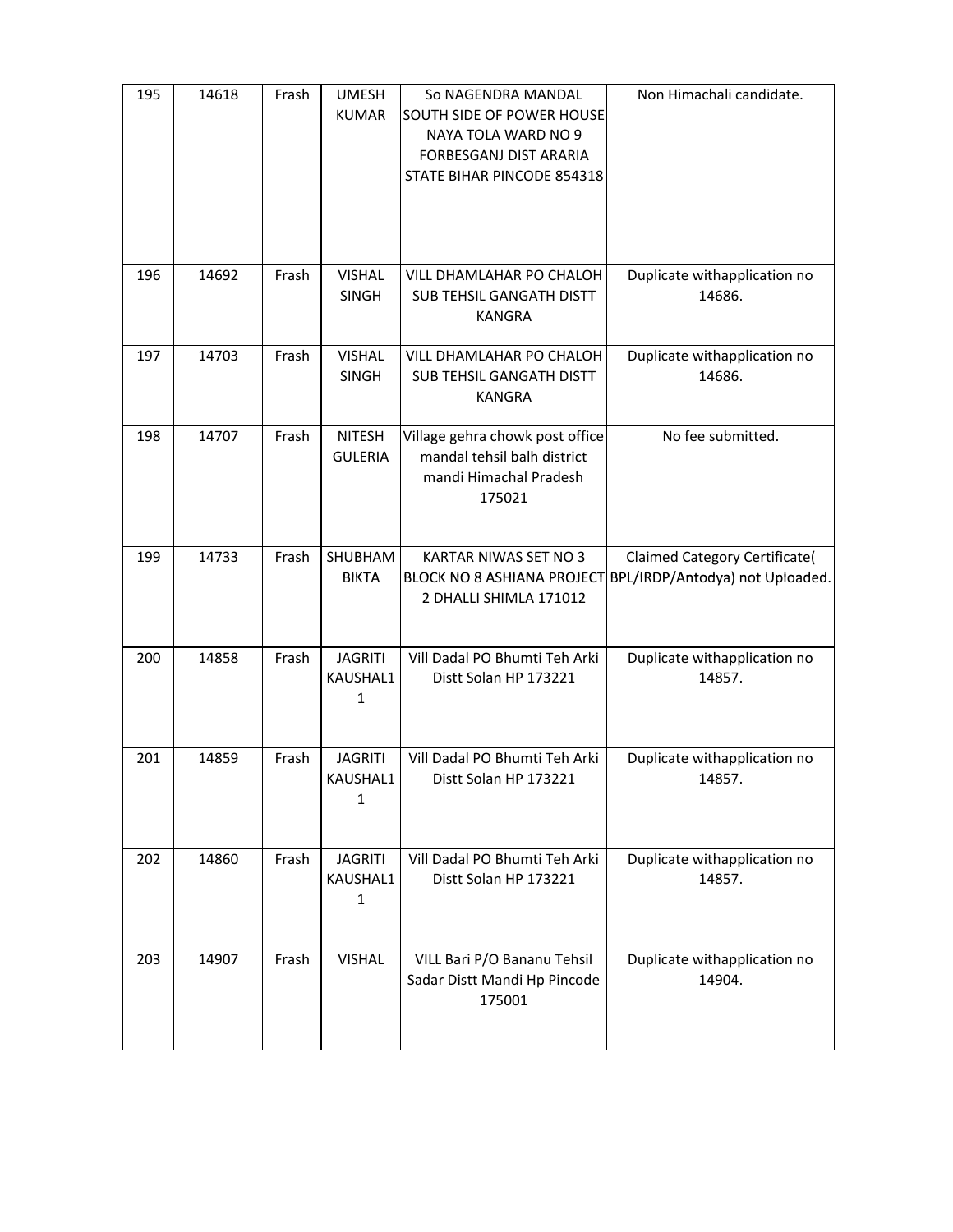| 204 | 14909 | Frash | <b>VISHAL</b>                | VILL Bari P/O Gumanu Tehsil<br>Sadar Distt Mandi HP Pincode<br>175001                                            | Duplicate withapplication no<br>14904.                                   |
|-----|-------|-------|------------------------------|------------------------------------------------------------------------------------------------------------------|--------------------------------------------------------------------------|
| 205 | 14911 | Frash | <b>VISHAL</b>                | VILL Bari P/O Gumanu Tehsil<br>Sadar Distt Mandi HP Pincode<br>175001                                            | Duplicate withapplication no<br>14904.                                   |
| 206 | 15067 | Frash | <b>BHUVAN</b>                | Sarmate niwas anji vikas nager<br>shimla-171009                                                                  | Fee not verified.                                                        |
| 207 | 15230 | Frash | Sunil<br>Kumar               | Village.kalehar Post<br>office.kharualTehsil.palampur.<br>Hp                                                     | TimeBarred OBC certificate<br>uploaded.                                  |
| 208 | 15245 | Frash | <b>KANCHAN</b>               | D/O KULDEEPCHAND VILLAGE<br>JOL POSTOFFICE DANGAR<br>TEHSIL GHUMARWIN DISTT<br>BILASPUR (H.P.) PINCODE<br>174023 | Underage.                                                                |
| 209 | 15445 | Frash | PARMJIT<br><b>SINGH</b>      | VPO KALOH TEH AMB DISTT<br>UNA HP                                                                                | Duplicate withapplication no<br>15433.                                   |
| 210 | 15486 | Frash | Anil Kumar                   | <b>VILLAGE PANTI POST OFFICE</b><br>ROURI TEHSIL AND DISTRICT<br>SHIMLA HIMACHAL PRADESH-<br>171011              | Duplicate withapplication no<br>15480.                                   |
| 211 | 15568 | Frash | ANIL<br><b>KUMAR</b>         | V.P.O SAHOURA TEH & DISTT<br><b>KANGRA (HP)</b>                                                                  | Duplicate withapplication no<br>15560.                                   |
| 212 | 15570 | Frash | <b>ANIL</b><br><b>KUMAR</b>  | V.P.O SAHOURA TEH & DISTT<br>KANGRA (HP)                                                                         | Duplicate withapplication no<br>15560.                                   |
| 213 | 15581 | Frash | <b>NISHA</b><br><b>VERMA</b> | vill thogi po tatapani teh<br>karsog distt mandi hp                                                              | DOB Proof and educational<br>qualification certificates not<br>uploaded. |
| 214 | 15631 | Frash | <b>DHANWAN</b><br>TI         | VPO HALOG DHAMI, TEH.&<br>DISTT. SHIMLA (171103) HP                                                              | Duplicate withapplication no<br>15630.                                   |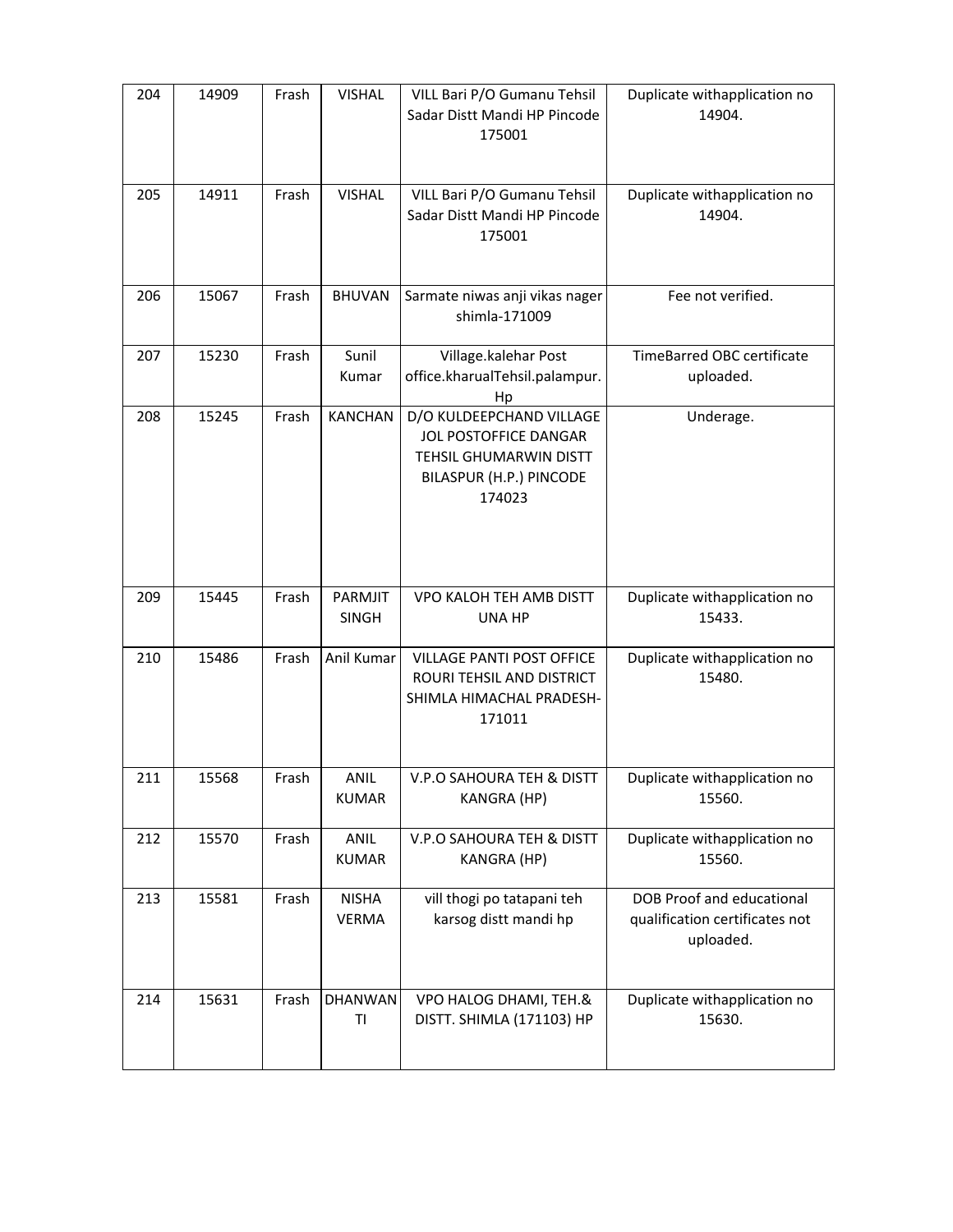| 215 | 15644 | Frash | RAMESH<br><b>KUMAR</b>                 | Vill Barowa PO Dharmana Teh<br>Ramshehar Nalagarh Distt<br>Solan HP Pin 174102           | Duplicate with application no<br>14969             |
|-----|-------|-------|----------------------------------------|------------------------------------------------------------------------------------------|----------------------------------------------------|
| 216 | 15647 | Frash | <b>GOPAL</b><br><b>DASS</b>            | VILL PATWANA PO KOT                                                                      | Claimed Category Certificate(OBC)<br>not Uploaded. |
| 217 | 15648 | Frash | anu devi                               | vill patwana po kot                                                                      | Claimed Category Certificate(OBC)<br>not Uploaded. |
| 218 | 15699 | Frash | PRAMJIT<br><b>SINGH</b>                | VPO KALOH TEHSIL GHANARI<br><b>DISTT UNA HP</b>                                          | Duplicate withapplication no<br>15433.             |
| 219 | 15751 | Frash | Manish<br>modgil                       | Vill Dehar po Dehar teh<br>sundernagar Dist Mandi pin<br>175030                          | Claimed Category Certificate(OBC)<br>not Uploaded. |
| 220 | 15763 | Frash | SAPNA<br><b>DEVI</b>                   | Vill bali, po behli, teh nihri, dist<br>mandi, pin code 175009 hp                        | Duplicate withapplication no<br>15740.             |
| 221 | 15908 | Frash | <b>BHUBNES</b><br><b>WAR</b><br>SHARMA | Village khajerap.o arsu telhsil<br>nirmand district kullu hp                             | Fee not verified.                                  |
| 222 | 15965 | Frash | PRIYANKA                               | Village- kainthriPost office -<br>Dharampurtehsil and district -<br>Solan(hp)173209      | Duplicate withapplication no<br>15960.             |
| 223 | 15966 | Frash | <b>RAKESH</b><br><b>KUMAR</b>          | D-90 ISHWAR COLONY ARJUN<br>PARK NAJAFGARH SOUTH<br><b>WEST DELHI 110043</b>             | Non-Himachali Candidate                            |
| 224 | 15976 | Frash | OM<br>PARKASH                          | V.p.o Bassi Tehsil Naina Devi Ji<br>District Bilaspur Himachal<br>Pradesh Pincode-174002 | Duplicate withapplication no<br>15970.             |
| 225 | 16286 | Frash | PRIYANKA                               | HOUSE NO.111, STREET NO.2<br>, SUNDER COLONY, NANGLA<br>ROAD NIT FARIDABAD               | Non Himachali candidate.                           |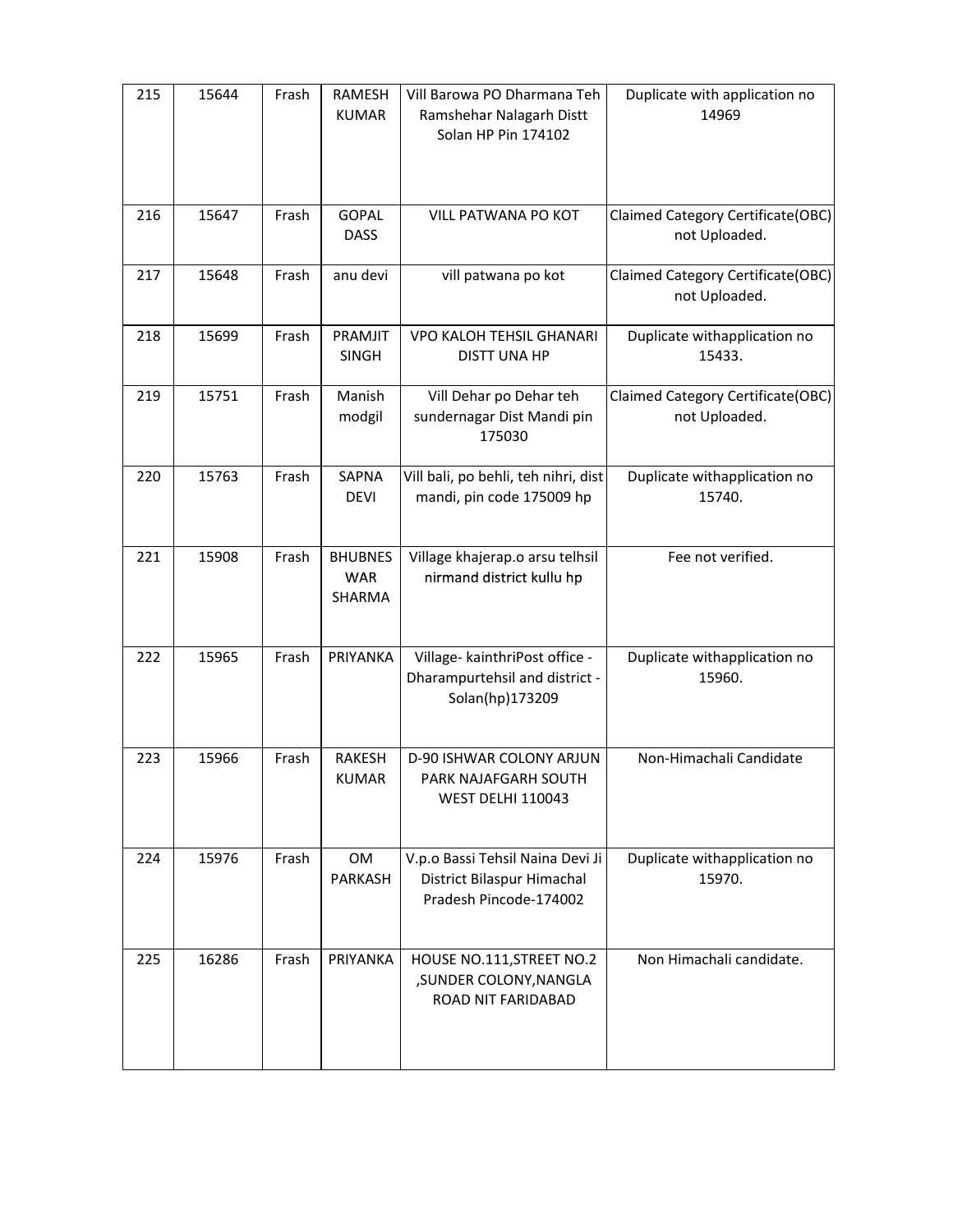| 226 | 16384 | Frash | <b>NARESH</b><br><b>KUMAR</b> | R2 BUILDING ROOM NO143<br>NABHA SHIMLA                                                | Claimed Category Certificate(SC)<br>not Uploaded.                                                |
|-----|-------|-------|-------------------------------|---------------------------------------------------------------------------------------|--------------------------------------------------------------------------------------------------|
|     |       |       |                               |                                                                                       |                                                                                                  |
| 227 | 16398 | Frash | <b>VIJAY</b><br><b>KUMAR</b>  | VILL KAINA PO ROURI TEH &<br><b>DISTT SHIMLA</b>                                      | Claimed Category Certificate (SC)<br>not Uploaded.                                               |
| 228 | 16514 | Frash | <b>VIRENDER</b>               | Vill.pakhri p.o. tandu teh sadar<br>distt mandi (h.p.)                                | Duplicate withapplication no<br>16430.                                                           |
| 229 | 16520 | Frash | Narender<br>Thakur            | Vil PatakharaP.O. Pandoa<br>Teh.Kumarsain Distt.Shimla<br>171019                      | Duplicate withapplication no<br>10444                                                            |
| 230 | 16521 | Frash | <b>MONIKA</b><br><b>DEVI</b>  | VILL UPAHU SUKKAR, PO<br>SUKKAR, TEH<br>DHARAMSHALA, DISTT KANGRA                     | Underage.                                                                                        |
| 231 | 16527 | Frash | <b>DEEPAK</b><br>SHARMA       | VILL-DHILYON, PO-<br>DHANGYAR, TEHSIL-PACHHAD,<br>DISTT-SIRMOUR, PIN CODE -<br>173024 | Duplicate withapplication no<br>16525.                                                           |
| 232 | 16537 | Frash | <b>DEEPAK</b><br>SHARMA       | VILL-DHILYON, PO-DHANGYAR,<br>TEHSIL-PACHHAD, DISTT-<br>SIRMOUR, PIN CODE-173024      | Duplicate withapplication no<br>16525.                                                           |
| 233 | 16540 | Frash | Narender<br>Thakur            | Vil PatakharaP.O. Pandoa<br>Teh.Kumarsain Distt.Shimla<br>171019                      | Duplicate with application no<br>10444                                                           |
| 234 | 16616 | Frash | Vishal                        | 16/1068 E KHALSA NAGAR<br><b>TANK ROAD KAROL BAGH NEW</b><br>DELHI 110005             | Non Himachali candidate.                                                                         |
| 235 | 16631 | Frash | Anurag                        | Village chhatarup.o. kummiteh<br>balh disttMandihp                                    | Fee not verified.                                                                                |
| 236 | 16641 | Frash | Manu<br>Kumar                 | VPO Biara Teh Palampur Distt<br>Kangra HP 176103                                      | D.O.B. Proof, Educational<br>Qualification & Claimed Category<br>Certificates (SC) not Uploaded. |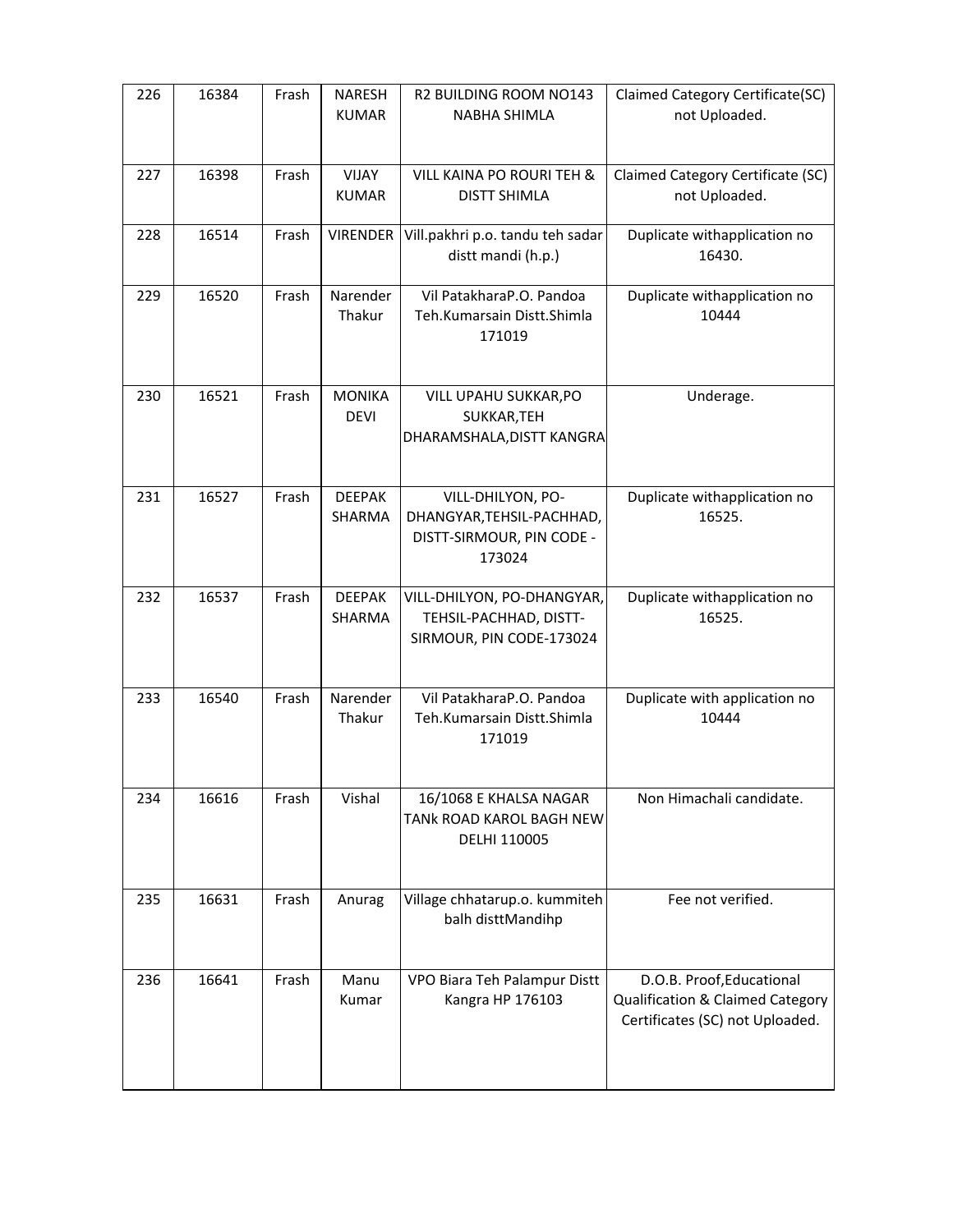| 237 | 16665 | Frash | Manu<br>Kumar                  | VPO Biara Teh Palampur Distt<br>Kangra 176103                                      | Duplicate withapplication no<br>16641.                                  |
|-----|-------|-------|--------------------------------|------------------------------------------------------------------------------------|-------------------------------------------------------------------------|
| 238 | 16742 | Frash | SAMIKSHA                       | vill Matal bakhog, PO bhujjal,<br>teh Rajgarh, distt Sirmaur, Pin<br>171226        | Duplicate withapplication no<br>16733.                                  |
| 239 | 16761 | Frash | <b>KUMAR</b>                   | NARENDER Village Bathmama PO Jabri Teh<br>and District Shimla 171103               | Less fee submitted.                                                     |
| 240 | 16791 | Frash | <b>KAPIL DEV</b>               | VILL-AMBOYA P.O-RAJPURTEH-<br>PAONTA SAHIB DISTT-<br>SIRMOUR(HP)                   | Fee not verified.                                                       |
| 241 | 16801 | Frash | <b>AJAY</b><br><b>KUMAR</b>    | VILL. GHALOT P.O HARER TEH.<br>BAIJNATH DISTT. KANGRA HP<br>176125                 | Duplicate withapplication no<br>17910.                                  |
| 242 | 16804 | Frash | <b>DEEPAK</b><br>SHARMA        | VILL-DHILYON, PO-DHANGYAR                                                          | Duplicate withapplication no<br>16525.                                  |
| 243 | 16813 | Frash | SATISH                         | SATISH KUMARV.P.O                                                                  | Claimed Category Certificate(OBC)                                       |
|     |       |       | <b>KUMAR</b>                   | BHARMAR .TEH JAWALI. DISTT<br>.KANGRA.H.P                                          | not Uploaded.                                                           |
| 244 | 16815 | Frash | <b>DEEPAK</b><br><b>JISHTU</b> | VILL- LAUGA PO- VIRGARH<br>TEHD- KUMARSAIN SHIMLA<br>172030 HP                     | Fee not verified.                                                       |
| 245 | 16818 | Frash | <b>DEEPAK</b><br>SHARMA        | VILL-DHILYON, PO-DHANGYAR,<br>TEHSIL-PACHHAD, DISTT-<br>SIRMOUR, PIN CODE-173024   | Duplicate withapplication no<br>16525.                                  |
| 246 | 16890 | Frash | Narender<br>kumar              | Vill Chebri PO Khaira Teh Sunni<br>Distt Shimla                                    | <b>Claimed Category Certificate(</b><br>BPL/IRDP/Antodya) not Uploaded. |
| 247 | 16932 | Frash | <b>VIKRAM</b>                  | Vill dagrahan po zakatkhana<br>Teh Shiri Naina Devi ji distt<br><b>Bilaspur</b> hp | D.O.B Proof not uploaded.                                               |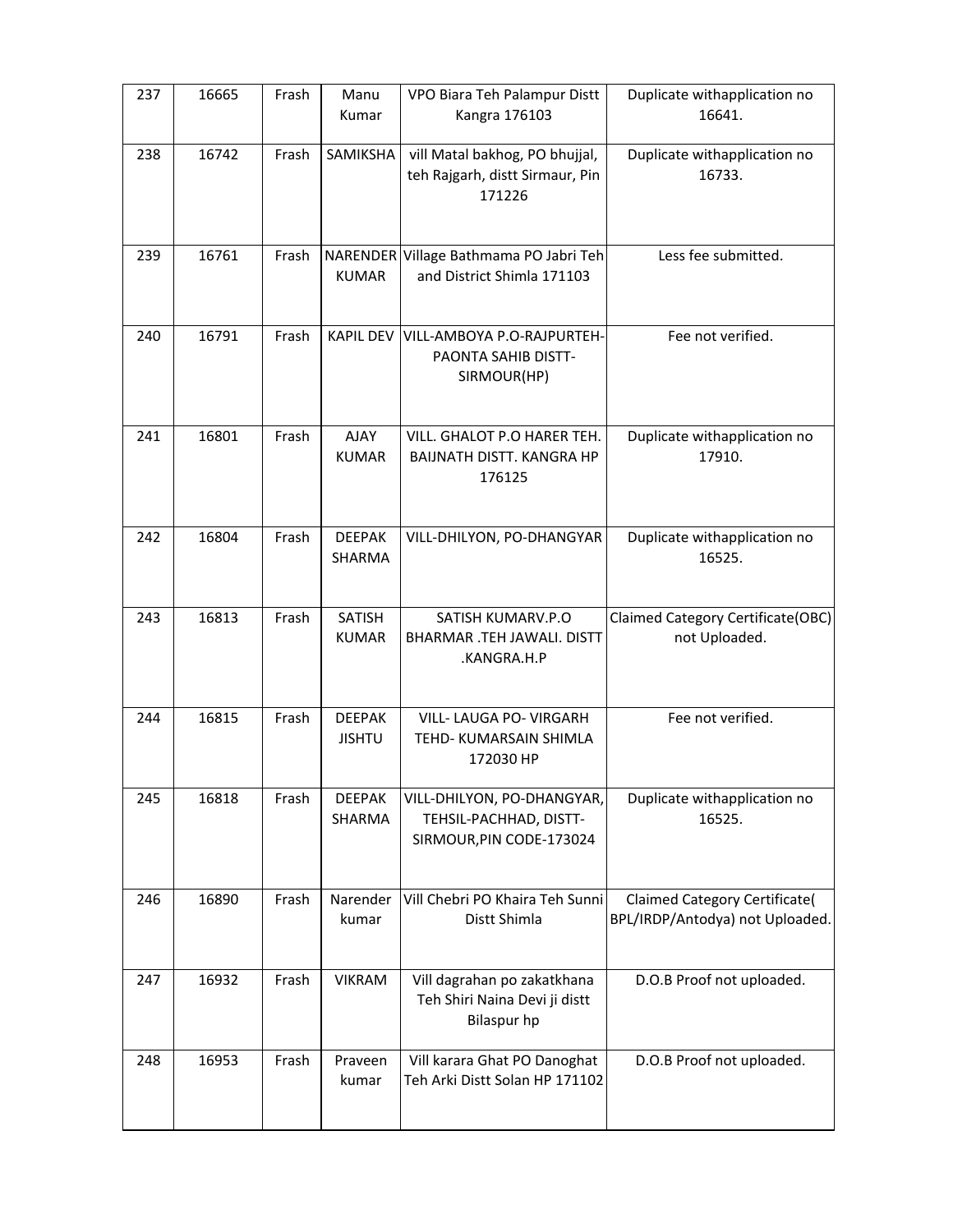| 249 | 17037 | Frash | <b>GIANCHAN</b><br>D          | Vill. Badahin P.O kot Tehsil<br>Sarkaghat Distt. Mandi H.P                                     | Claimed Category Certificate (SC)<br>not Uploaded. |
|-----|-------|-------|-------------------------------|------------------------------------------------------------------------------------------------|----------------------------------------------------|
|     |       |       |                               | 171534                                                                                         |                                                    |
| 250 | 17087 | Frash | Jyoti<br>chandel              | village pargi post office smaila<br>Teh. Baldwara distt Mandi<br>himachal pradesh              | D.O.B Proof not uploaded.                          |
| 251 | 17169 | Frash | <b>VIMAL</b><br><b>KUMAR</b>  | VILLAGE MOHAMMADABAD<br>POST MOHAMMADABAD<br>TUNDLA FIROZABAD UTTAR<br>PRADESH                 | Non Himachali candidate.                           |
| 252 | 17224 | Frash | <b>TUSHAR</b><br><b>KUMAR</b> | <b>VILLAGE BHARODI PO</b><br>MANGLA TEHSIL CHAMBA<br>DISTRICT CHAMBA (H.P.) PIN<br>CODE 176314 | Underage.                                          |
| 253 | 17247 | Frash | <b>NEHA</b><br><b>GARG</b>    | VILL NAYA GAON P.O<br>BALDEYAN TEH. SHIMLA DISTT.<br>SHIMLA 171007 H.P                         | Duplicate withapplication no<br>16855.             |
| 254 | 17257 | Frash | <b>NEHA</b><br>GARG           | VILL NAYA GAON P.O<br>BALDEYAN TEH. SHIMLA DISTT.<br>SHIMLA171007 H.P                          | Duplicate withapplication no<br>16855.             |
| 255 | 17304 | Frash | <b>NEHA</b><br>GARG           | VILL MAYA GAON P.O<br>BALDEYAN EH SHIMLADISTT.<br>SHIMLA 171007                                | Duplicate withapplication no<br>16855.             |
| 256 | 17306 | Frash | <b>NEHA</b><br>GARG           | <b>VILL NAYA GAON P.O</b><br><b>BALDEYAN TEH SHIMLA DISTT</b><br>SHIMLA 171007 H.P             | Duplicate withapplication no<br>16855.             |
| 257 | 17339 | Frash | <b>VINAY</b><br><b>KUMAR</b>  | VPO BALOL TEH. BAROH DISTT.<br>KANGRA HP 176037                                                | Duplicate withapplication no<br>17326.             |
| 258 | 17346 | Frash | <b>NITIN</b><br><b>KUMAR</b>  | VPO LANJ SUB TEH<br>HARCHAKIAN DISTT KANGRA<br>HP 176026                                       | Bonafide Himachali Certificate not<br>Uploaded.    |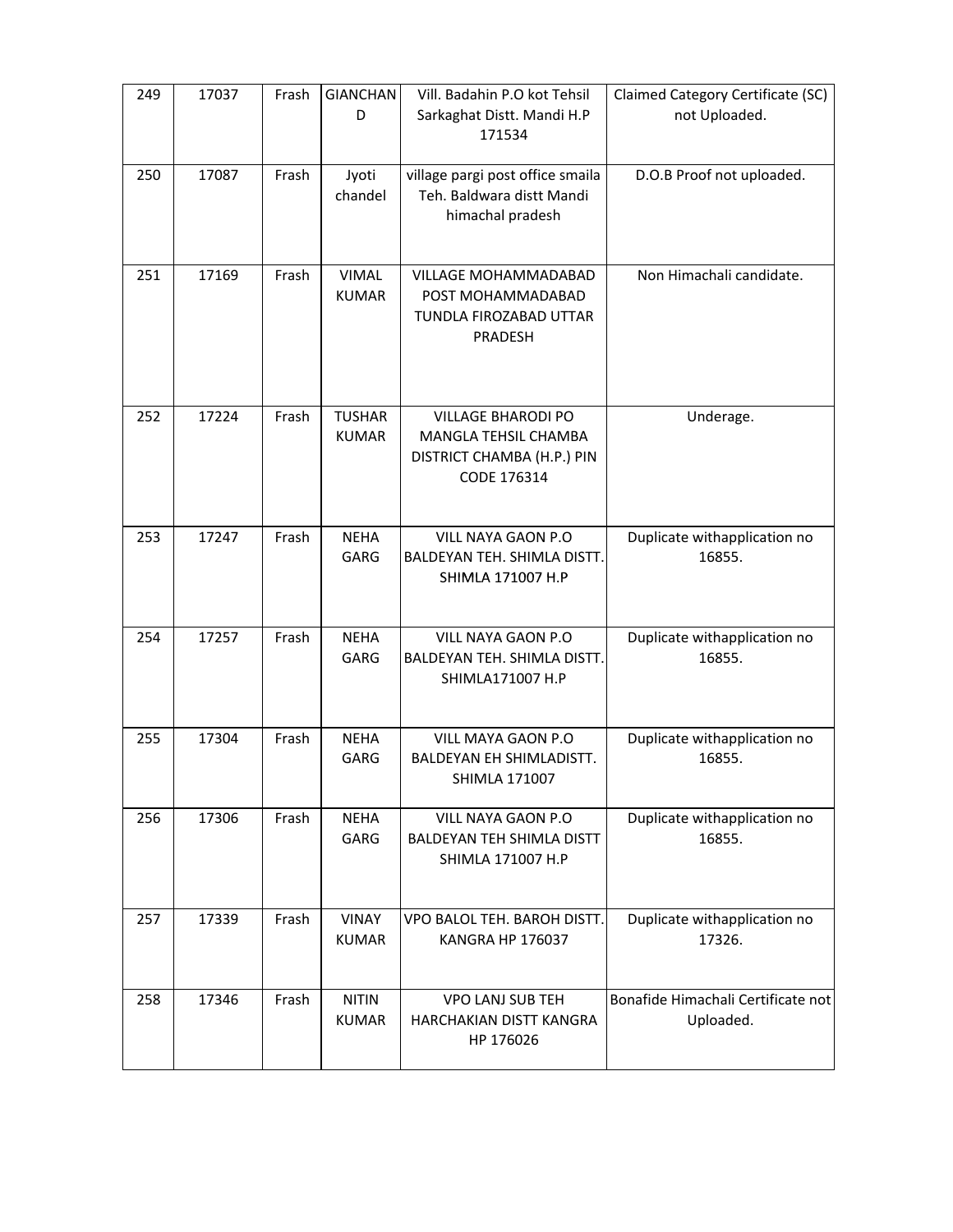| 259 | 17493 | Frash | <b>JAGPAL</b><br><b>SINGH</b>   | JAGPAL SINGH S/O KARTAR<br><b>CHAND VILL UPPER</b><br>SIHOTUPosts office ATIYALA<br>DAI TEH PALAMPUR DISTRICT<br>KANGRA HIMACHAL PRADESH<br><b>PIN CODE-176083</b> | TimeBarred OBC certificate<br>uploaded. |
|-----|-------|-------|---------------------------------|--------------------------------------------------------------------------------------------------------------------------------------------------------------------|-----------------------------------------|
| 260 | 17513 | Frash | <b>BANDANA</b><br><b>KUMARI</b> | KOTESHWER BHAVAN, RIRKA<br>TUTIKANDI, P.O. CHAURA<br>MAIDAN, DISTT. SHIMLAPIN<br>CODE: 171004, H.P.                                                                | Duplicate withapplication no<br>17512.  |
| 261 | 17610 | Frash | RAJNESH<br><b>KUMAR</b>         | VILLAGE BAJROH POST OFFICE<br><b>BADHANI TEHSIL BHORANJ</b><br>DISTRICT HAMIRPUR H.P.                                                                              | Duplicate withapplication no<br>17609.  |
| 262 | 17667 | Frash | ABHISHEK                        | Village Ioharal Post office<br>Bindravan Teh Palampur Distt<br>Kangra                                                                                              | Duplicate withapplication no<br>18078.  |
| 263 | 17696 | Frash | <b>MAHIMA</b><br><b>VERMA</b>   | VILL CHATYARD PO GHAINI<br>DISTT SHIMLA TEH SUNNI                                                                                                                  | Duplicate withapplication no<br>16426.  |
| 264 | 17717 | Frash | Pankaj                          | Village Pawli P.O. Rohru Tehsil<br>Rohru Distt. Shimla HP                                                                                                          | D.O.B Proof not uploaded.               |
| 265 | 17746 | Frash | <b>RITESH</b>                   | VILL KANDI, PO KHANERI, TEH<br><b>RAMPUR BUSHAHR DISTT.</b><br>SHIMLA H.P 172001                                                                                   | Underage.                               |
| 266 | 17768 | Frash | sapna                           | VPO BAKHALAG TEH. ARKI<br>DISTT. SOLAN H.P. PIN CODE<br>173208                                                                                                     | Duplicate withapplication no<br>19954.  |
| 267 | 17832 | Frash | <b>BRAJESHW</b><br>AR SINGH     | <b>VILL.GAGAHAR PO.RAIPUR</b><br>TEH.BHATTIYAT<br>DISTT.CHAMBA (176302)                                                                                            | Duplicate withapplication no<br>17833.  |
| 268 | 17886 | Frash | <b>DIVYA</b>                    | <b>VILL CHATHARYANA PO</b><br><b>BAKHALAG TH ARKI DISTT</b><br>SOLAN-173208                                                                                        | Duplicate withapplication no<br>17881.  |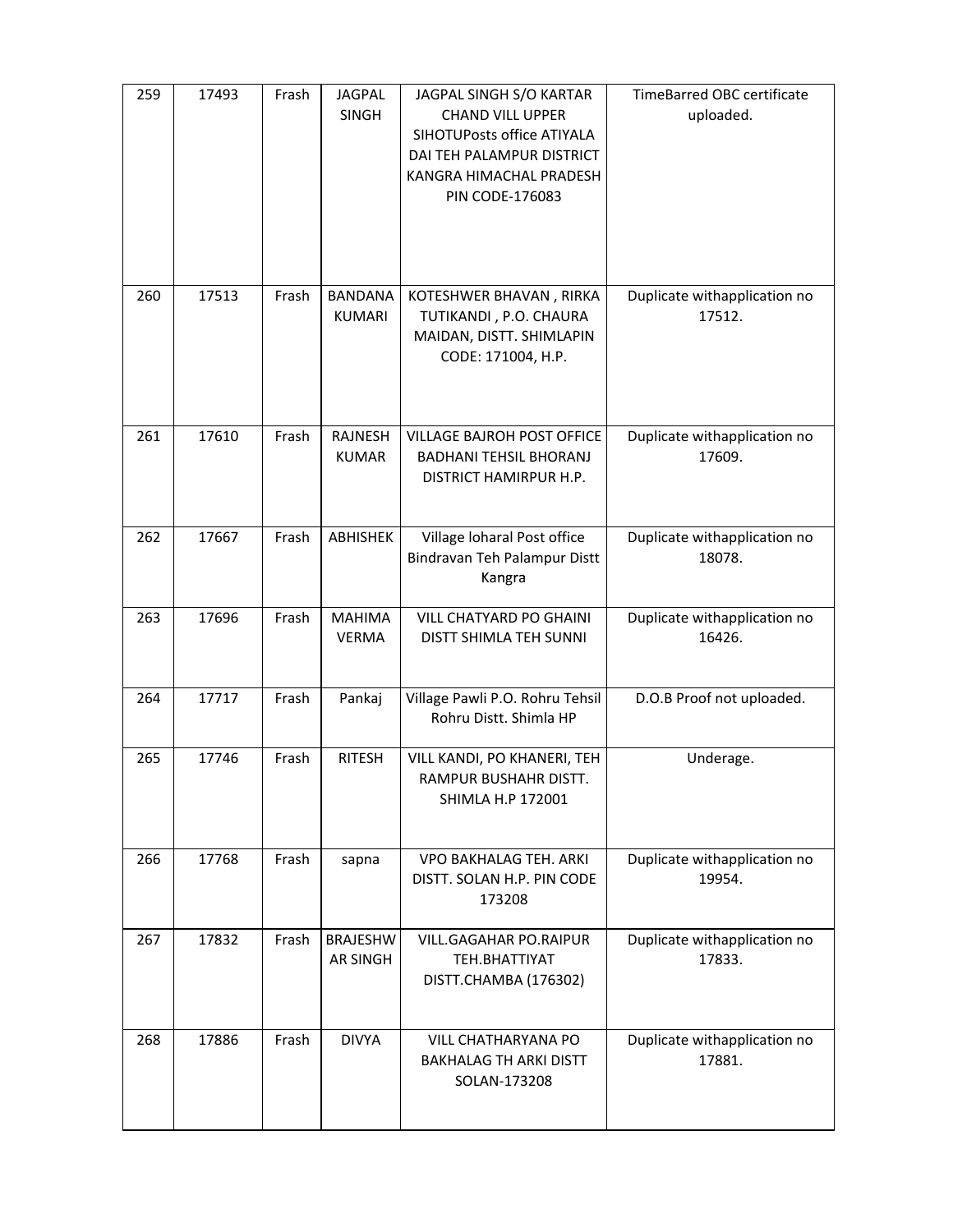| 269 | 17891 | Frash | Sunny                         | Vill Rasan PO Sidhbari Teh                                                                            | Claimed Category Certificate(OBC)                                        |
|-----|-------|-------|-------------------------------|-------------------------------------------------------------------------------------------------------|--------------------------------------------------------------------------|
|     |       |       | Choudhary                     | Dharamshala Distt Kangra HP<br>Pincode 176057                                                         | not Uploaded.                                                            |
| 270 | 17957 | Frash | <b>NEETU</b><br>SALHOTRA      | Sonu niwas, Himfed building, B<br>C S New Shimla-171009<br>Himachal Pradesh                           | Non Himachali candidate.                                                 |
| 271 | 18006 | Frash | Monika<br>Bhandari            | Bhandari niwas near svm<br>school Bhattakufar kamla<br>nagar 06                                       | Duplicate withapplication no<br>18012.                                   |
| 272 | 18054 | Frash | <b>RAMAN</b><br><b>DHIMAN</b> | RAMAN DHIMANVPO<br>DUDHANA TEHSIL GALORE<br>DISTT HAMIRPUR 177026                                     | Duplicate withapplication no<br>18053.                                   |
| 273 | 18065 | Frash | <b>DEEPIKA</b>                | <b>VILLAGE KOTHI PO</b><br>SHALAGHAT TEH ARKI DISTT<br><b>SOLAN HP173208</b>                          | DOB Proof and educational<br>qualification certificates not<br>uploaded. |
| 274 | 18067 | Frash | <b>DIKSHA</b>                 | VILLAGE THOWN PO MANGOO<br>TEH ARKI DISTT SOLAN HP<br>171102                                          | DOB Proof and educational<br>qualification certificates not<br>uploaded. |
| 275 | 18076 | Frash | <b>ABHISHEK</b>               | Village Loharal post office<br>Bindraban Teh Palampur Distt<br>Kangra                                 | Duplicate withapplication no<br>18078.                                   |
| 276 | 18204 | Frash | PRIYANSH<br>UL<br>CHAUHAN     | Village Melth, P.O. Rawlakair,<br>Tehsil Kotkhai, Distt Shimla<br>(H.P)                               | Underage.                                                                |
| 277 | 18241 | Frash | Kishori lal                   | <b>VILLAGE JANED POST OFFICE</b><br>MARATHU TEHSIL SADAR<br>DISTRICT MANDI HIMACHAL<br><b>PRADESH</b> | Fee not verified.                                                        |
| 278 | 18253 | Frash | Gourav<br>Mehra               | <b>VPO SAINTHAL TEHSIL</b><br><b>JOGINDERNAGAR DISTRICT</b><br><b>MANDI HP PIN 175032</b>             | TimeBarred OBC certificate<br>uploaded.                                  |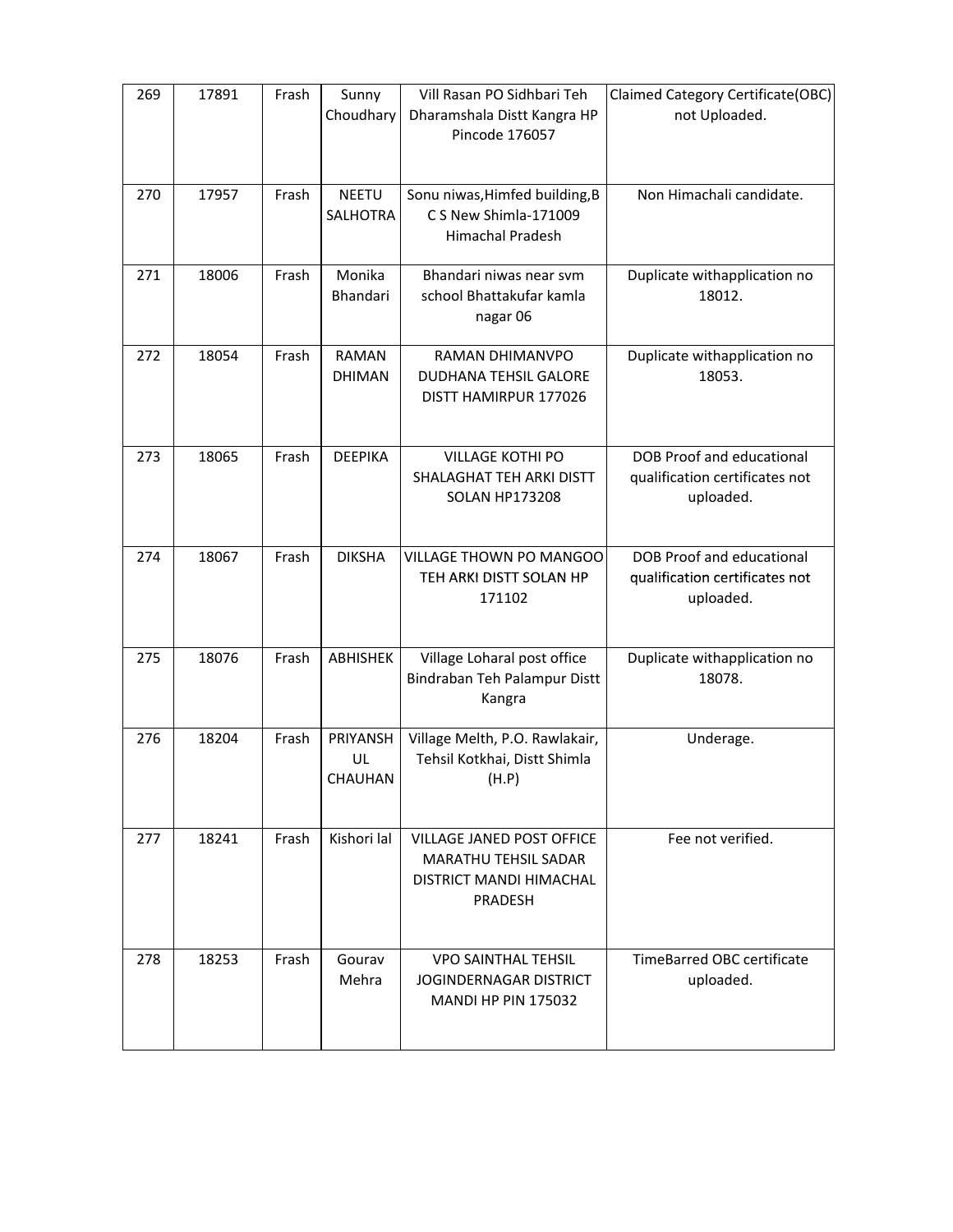| 279 | 18272 | Frash | KAMLESH                        | VILLAGE AND P.O. NAVGAON<br>TEH. ARKI DISTT. SOLAN<br>HIMACHAL PRADESH               | <b>DOB Proof and educational</b><br>qualification certificates not<br>uploaded. |
|-----|-------|-------|--------------------------------|--------------------------------------------------------------------------------------|---------------------------------------------------------------------------------|
| 280 | 18289 | Frash | <b>KULDEEP</b><br><b>KUMAR</b> | VILL. RAJLI JATAN P.O<br>LATHIANI TEH. BANGANA<br>DISTT.UNA H.P PIN CODE<br>174308   | Duplicate withapplication no<br>18299.                                          |
| 281 | 18320 | Frash | <b>KULDEEP</b><br><b>KUMAR</b> | VILL. RAJLI JATTAN P.O<br>LATHIANI TEH .BANGANA<br>DISTT .UNA H.P PIN CODE<br>174308 | Duplicate withapplication no<br>18299.                                          |
| 282 | 18408 | Frash | <b>HEMANT</b><br><b>KUMAR</b>  | <b>VILLAGE SANYANA PO THIALA</b><br>TEHSIL & DISTT SHIMLA PIN<br>CODE 171007         | Claimed Category Certificate(OBC)<br>not Uploaded and No fee<br>submitted.      |
| 283 | 18464 | Frash | <b>GOPAL</b><br>SHARMA         | Village Tandai P.o Jhoked Teh<br>Kupvi District SHIMLA HP Pin<br>No 171217           | Irrelevant documents uploaded.                                                  |
| 284 | 18477 | Frash | <b>DEV RAJ</b>                 | VILL TIUN, PO DOGHRI, TEH &<br>DISTT KULLU (HP)                                      | D.O.B Proof not uploaded.                                                       |
| 285 | 18524 | Frash | <b>KIRNA DEVI</b>              | VPO THURAL TEH THURAL,<br>DISTT KANGRA (H.P)176107                                   | D.O.B Proof not uploaded.                                                       |
| 286 | 18607 | Frash | <b>JITESH</b><br><b>KUMAR</b>  | Vill KasanPo Saigaloo Teh Kotli<br>Distt Mandi H.PPin 75052                          | D.O.B Proof not uploaded.                                                       |
| 287 | 18676 | Frash | <b>DIMPLE</b>                  | Village Kullajhal Tehsil Theog<br>Kelwi 205 Shimla, Himachal<br>Pradesh              | Underage.                                                                       |
| 288 | 18718 | Frash | KAMLESH<br><b>KUMAR</b>        | VPO RAKHTEHSIL PALAMPUR<br>DISTT KANGRA HP-176059                                    | Less Fee submitted.                                                             |
| 289 | 18735 | Frash | <b>DALEEP</b><br>SINGH         | VILL MASOLI PO JALPEHAR<br>TEHSIL JOGINDER NAGAR<br>DISTT MANDI HP                   | Less Fee & Claimed Category<br>Certificate not Uploaded.                        |
| 290 | 18761 | Frash | Deep<br>Kumar                  | Vill Draman p/o Hobar tes<br>bhattiyat district chamba HP<br>pin 176313              | Fee not verified.                                                               |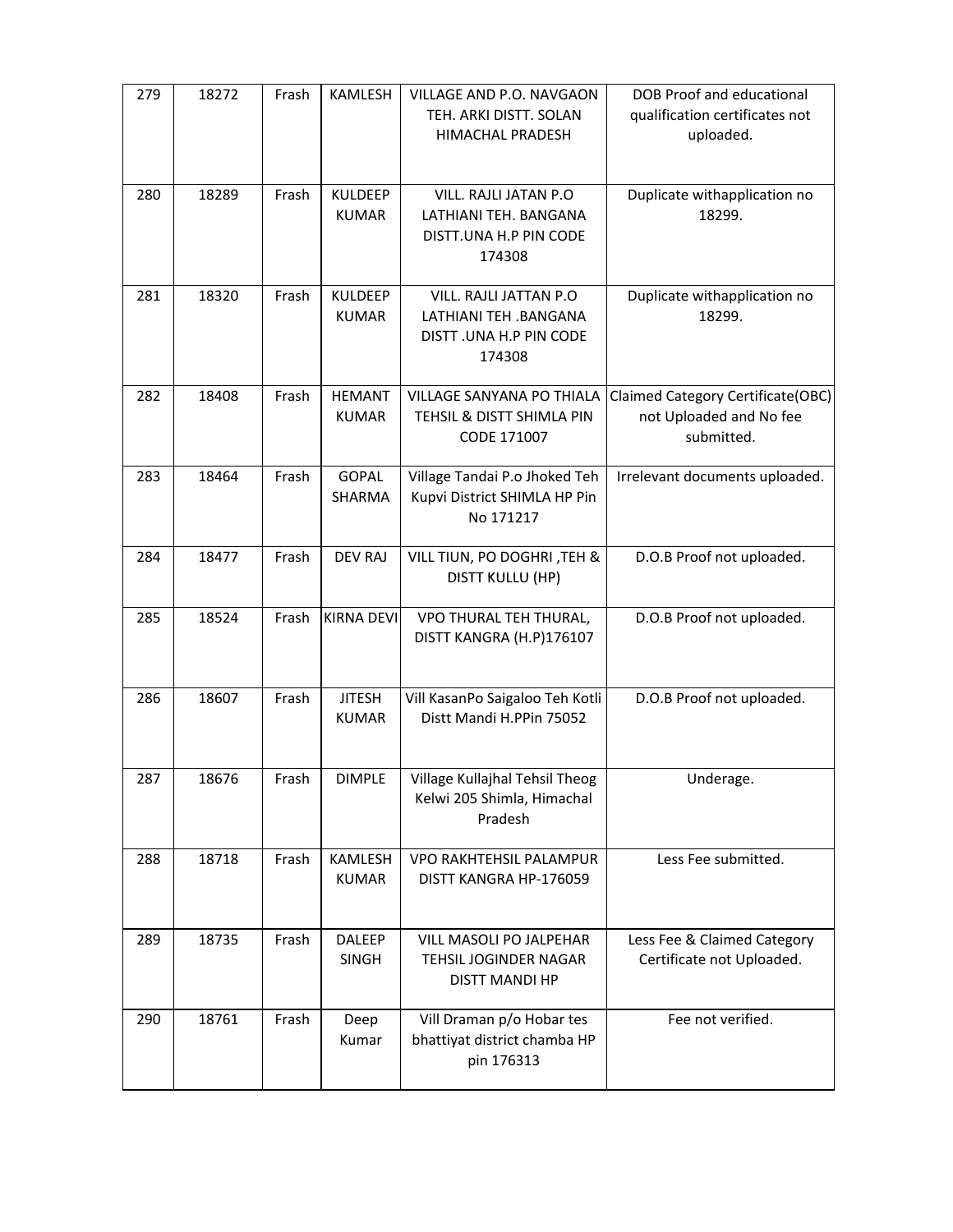| 291 | 18790 | Frash | Abhinash<br>Kumar             | Vill kaividhar Po.Tebban<br>Teh.Karsog Distt.Mandi                                      | <b>TimeBarred OBC certificate</b><br>uploaded.             |
|-----|-------|-------|-------------------------------|-----------------------------------------------------------------------------------------|------------------------------------------------------------|
| 292 | 18800 | Frash | <b>TAMESH</b><br><b>KUMAR</b> | <b>VILL DHANGAR PO DHAR</b><br>TEHSIL HARIPUR DISTT-<br>KANGRA PIN-176033 HP            | D.O.B Proof not uploaded.                                  |
| 293 | 18858 | Frash | <b>ANIL</b><br><b>KUMAR</b>   | VILLAGE-BADOG, PO-SEWRA<br>CHANDI, TEH-ARKI, DISTT-<br>SOLAN, HP, 171102                | <b>Claimed Category Certificate</b><br>(OBC) not Uploaded. |
| 294 | 18885 | Frash | SUDAMA<br><b>KUMAR</b>        | <b>VILL POST CHAUGAIN PS</b><br>MURAR DIST BUXAR BIHAR PIN<br>802115                    | Non Himachali candidate.                                   |
| 295 | 18907 | Frash | <b>ANIL</b><br><b>KUMAR</b>   | VILLAGE-BADOG, PO-SEWRA<br>CHANDI, TEH-ARKI, DISTT-<br>SOLAN, HP, 171102                | Duplicate withapplication no<br>18858.                     |
| 296 | 18939 | Frash | <b>ARUN</b><br><b>KUMAR</b>   | VPO RAJA KA BAGH TEHSIL<br>NURPUR DISTT KANGRA<br>HIMACHAL PRADESH 176201               | D.O.B Proof not uploaded.                                  |
| 297 | 18941 | Frash | Anshul                        | Vill.Thamba p.o.Bilaspur<br>Teh.Dehra Distt.Kangra HP<br>176033                         | Duplicate withapplication no<br>18940.                     |
| 298 | 18947 | Frash | ANJALI                        | Vill.kanori distt.shimla p.o<br>dhami                                                   | Duplicate withapplication no<br>18938.                     |
| 299 | 18958 | Frash | <b>KANCHAN</b><br>SHARMA      | Village Dhaina, Post Office<br>Shehrol, Tehsil Arki, District<br>Solan Himachal Pradesh | Underage.                                                  |
| 300 | 18961 | Frash | <b>SUDHIR</b>                 | VILL. KANROT, P.O.<br>HALNIDHAR, TEHSIL<br>KUMARSAIN, DISTT. SHIMLA,<br>H.P. 171213     | Claimed Category Certificate(SC)<br>not Uploaded.          |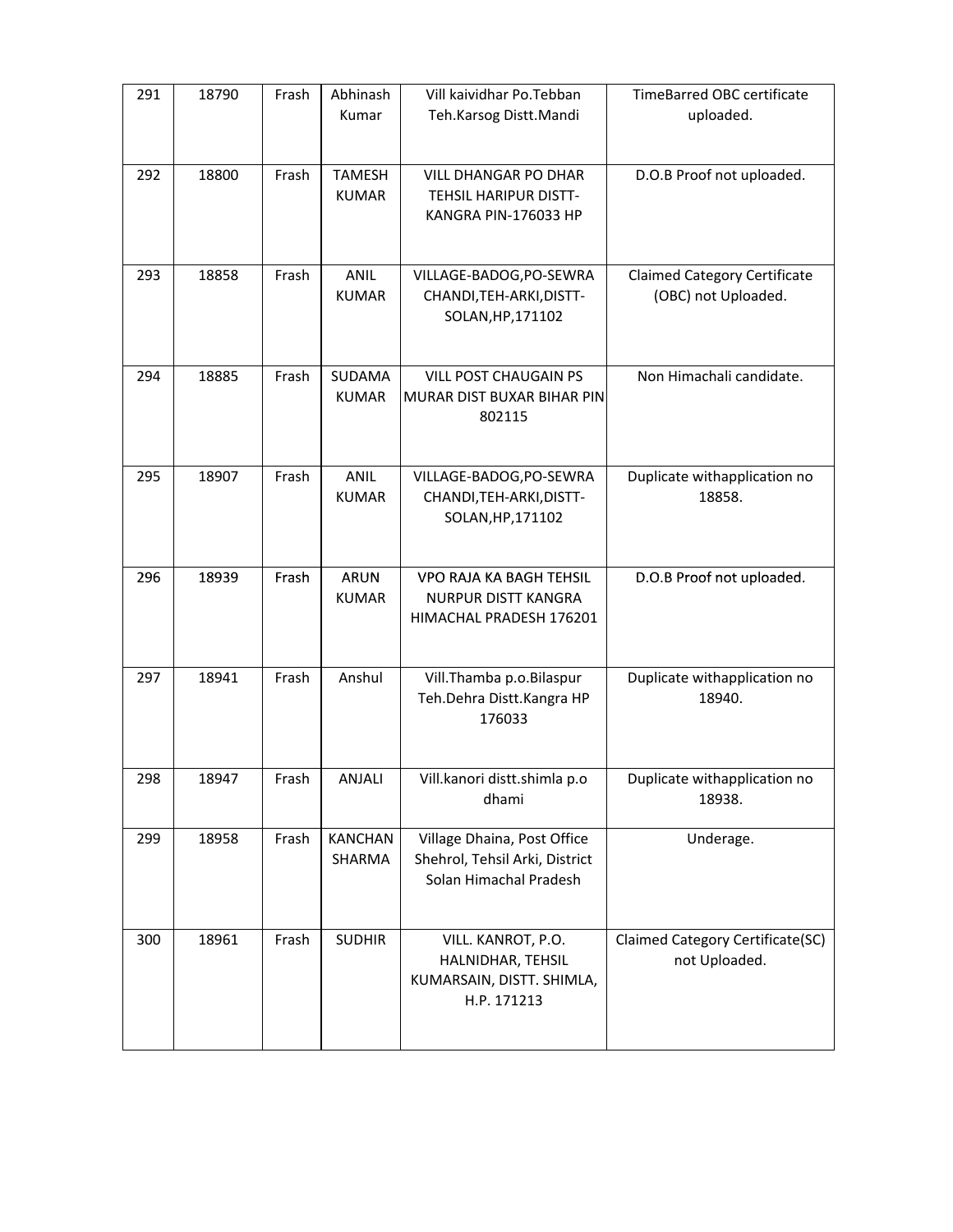| 301 | 19072 | Frash | <b>VINAY</b><br>SHARMA        | VILL-BEHNA P.O-HARI<br>BEHNATEH-SARKAGHAT DISTT-<br><b>MANDI HP PIN-175007</b>                                                | Duplicate withapplication no<br>19038. |
|-----|-------|-------|-------------------------------|-------------------------------------------------------------------------------------------------------------------------------|----------------------------------------|
| 302 | 19111 | Frash | <b>SHILPA</b>                 | VILL KOUNSAL PO PEHAD TEH<br>DHARAMPURDISTT MANDI PIN<br>175040                                                               | D.O.B Proof not uploaded.              |
| 303 | 19207 | Frash | RASHMI                        | VILL SARWAHAN PO BALOH<br>TEH KOTLI DISTT MANDI PIN<br>175052                                                                 | D.O.B Proof not uploaded.              |
| 304 | 19208 | Frash | <b>PANKAJ</b>                 | Village Shinti P.O Ganvi Tehsil<br>Rampur Bushahar Distt. Shimla<br>172101                                                    | Duplicate withapplication no<br>16677. |
| 305 | 19280 | Frash | Renu Bala                     | VPO Ghiana Kalan Teh<br>dharamshala Dt KangraHp                                                                               | Duplicate withapplication no<br>19260. |
| 306 | 19281 | Frash | SANJAY<br><b>KUMAR</b>        | Village Manoa post office<br>digerh tehsil Anni district Kullu<br>Himachal Pradesh 172026                                     | Duplicate withapplication no<br>19275. |
| 307 | 19287 | Frash | SANJAY<br><b>KUMAR</b>        | Village Manoa post office<br>digerh tehsil Anni district Kullu<br>Himachal Pradesh 172026                                     | Duplicate withapplication no<br>19275. |
| 308 | 19306 | Frash | <b>SHANKI</b><br>WALIA        | <b>VILL JHANIYARA</b><br><b>KALESHWERPO LOWER</b><br><b>GHALLOUR TEH</b><br>JAWALAMUKHI DISTT KANGRA<br><b>PINCODE 176031</b> | Uploaded documents not legible.        |
| 309 | 19341 | Frash | <b>BINDU</b>                  | <b>VILL DARANG PO</b><br><b>JAWALAMUKHITEH</b><br>JAWALAMUKHI DISTT.<br><b>KANGRA</b>                                         | Duplicate withapplication no<br>19335. |
| 310 | 19365 | Frash | Shobhit<br>Kumar              | Village Kitholi POST JANI<br>DISTRICT meerut 250501                                                                           | Non Himachali candidate.               |
| 311 | 19373 | Frash | <b>NARESH</b><br><b>KUMAR</b> | VPO Kothi teh. Ghumarwin<br>distt. Bilaspur 174021                                                                            | Duplicate withapplication no<br>18928. |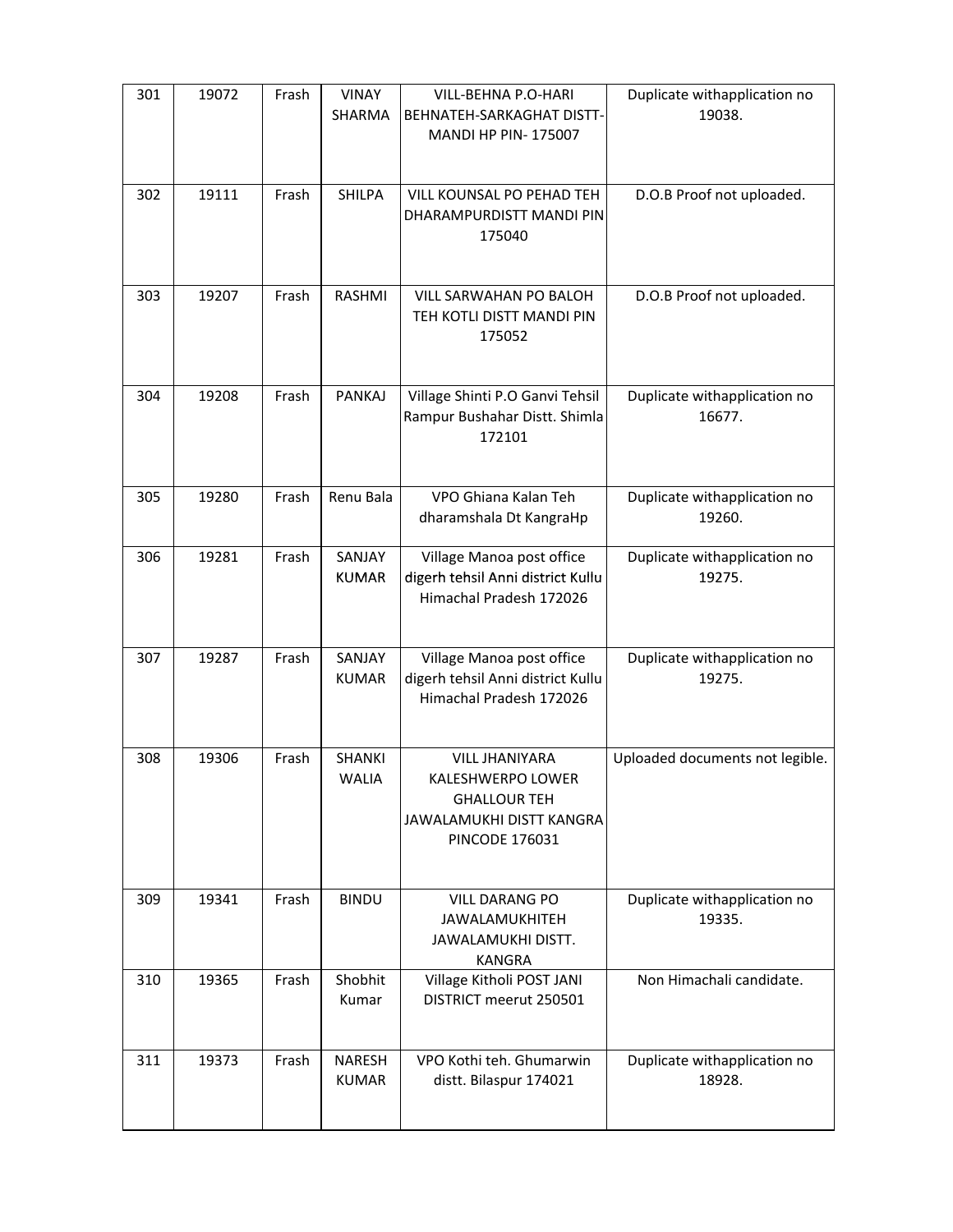| 312 | 19379 | Frash | <b>SUNITA</b><br><b>DEVI</b>   | <b>VILL SUMNIDHAR PO KALHANI</b><br>TEH BALI CHOWKI DISTT<br><b>MANDIPIN 175124</b> | D.O.B Proof not uploaded.               |
|-----|-------|-------|--------------------------------|-------------------------------------------------------------------------------------|-----------------------------------------|
| 313 | 19399 | Frash | <b>VISHAL</b>                  | Vill bhadrog PO Naswal teh.<br>Ghumarwin distt. Bilaspur<br>174021                  | Duplicate withapplication no<br>19020.  |
| 314 | 19427 | Frash | <b>REENA</b>                   | Vill. Nadla P. O Jangla Teh.<br>Chirgaon distt. Shimla H. P Pin<br>171214           | DOB proof not uploaded.                 |
| 315 | 19439 | Frash | ANSHU<br><b>DHIMAN</b>         | V.P.O RAJOL TEHSIL SHAHPUR<br>DISTT. KANGRA 176208                                  | Fee not verified.                       |
| 316 | 19523 | Frash | Rishi Kant                     | Vpo tikkri tang narwana teh.<br>Dharamshala distt kangra HP<br>176052               | TimeBarred OBC certificate<br>uploaded. |
| 317 | 19597 | Frash | Anil Kumar                     | Vill. Tikkeri Pajeli P.O. Bag<br>Pashog Teh.Pachhad<br>Distt.Sirmour H.P.173024     | Duplicate withapplication no<br>19568.  |
| 318 | 19598 | Frash | <b>ANKITA</b><br><b>THAKUR</b> | Village Jadhog PO bakhrot<br>tehsil karsog distt mandi<br>175011                    | Duplicate withapplication no<br>19599.  |
| 319 | 19607 | Frash | Anil Kumar                     | Vill. Tikkeri Pajeli P.O. Bag<br>Pashog Teh.Pachhad<br>Distt.Sirmour H.P.173024     | Duplicate withapplication no<br>19568.  |
| 320 | 19608 | Frash | Anil kumar                     | Vill. Tikkeri Pajeli P.O. Bag<br>Pashog Teh.Pachhad<br>Distt.sirmour H.P. 173024    | Duplicate with application no<br>19568. |
| 321 | 19639 | Frash | <b>VIJAY</b><br><b>KUMAR</b>   | VILL DEVNI, PO MOGINAND,<br>TEH NAHAN, DISTT SIRMOUR<br>HP PIN 173030               | TimeBarred OBC certificate<br>uploaded. |
| 322 | 19668 | Frash | PANKAJ                         | <b>VPO AWERI TEH BAIJNATH</b><br>DISTT KANGRA HIMACHAL<br><b>PRADESH 176081</b>     | Duplicate withapplication no<br>17225.  |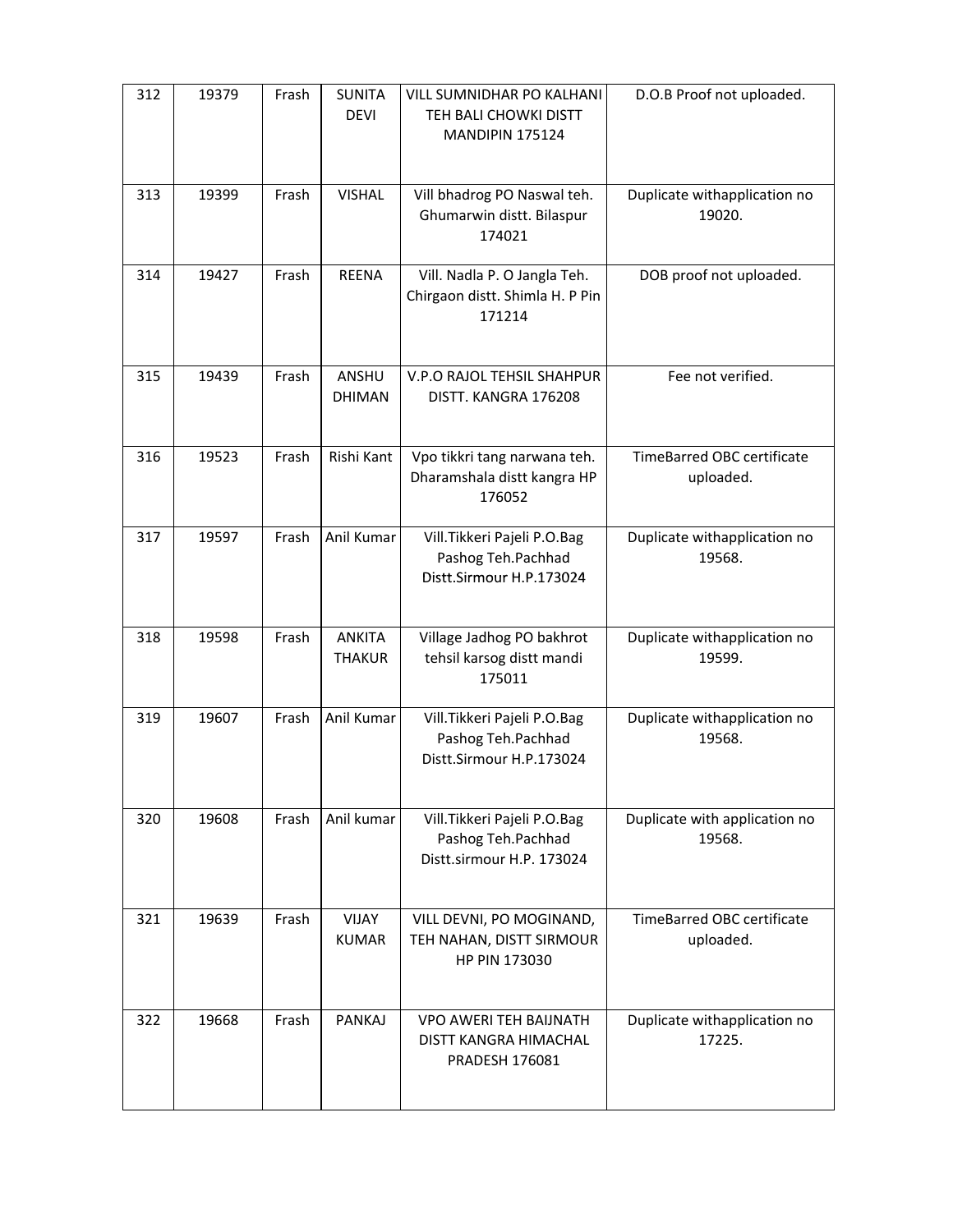| 323 | 19678 | Frash | Shubham<br>kumar                       | V.P.O LEHRI SARAIL TEH<br><b>GHUMARWIN BILASPUR H.P</b><br>174027                              | Duplicate withapplication no<br>19536.                                          |
|-----|-------|-------|----------------------------------------|------------------------------------------------------------------------------------------------|---------------------------------------------------------------------------------|
| 324 | 19758 | Frash | <b>MOHD</b><br><b>RIZWAN</b><br>ANSARI | TYPE TWO FOUR PNT<br>COLONYKANPUR ROAD<br>RAEBARELI                                            | Non-Himachali candidate                                                         |
| 325 | 19777 | Frash | YASHPAL<br>SINGH                       | Village-Bated, PO-Dhundan,<br>Teh.Arki, Distt.Solan, (HP)<br>173235                            | Duplicate withapplication no<br>19776.                                          |
| 326 | 19781 | Frash | <b>PREETI</b>                          | Vill kanhol, P.O Syrighat, Teh<br>kandhaghat, distt-Solan,<br>Himachal Pradesh                 | Duplicate withapplication no<br>20210.                                          |
| 327 | 19782 | Frash | RAVEENA                                | Vill-kanholi, P.O syrighat, Teh-<br>kandhaghat Distt-Solan<br><b>Himachal Pradesh</b>          | Duplicate withapplication no<br>20093.                                          |
| 328 | 19784 | Frash | Diksha<br>kumari                       | Maya villa post<br>officeSummerhill Teh / distt<br>shimla                                      | Duplicate withapplication no<br>20137.                                          |
| 329 | 19813 | Frash | <b>HARISH</b>                          | Vill. Dhunher Post office<br>Ramshehar teh Ramshehar<br>distt Solan Himachal Pradesh<br>174102 | Duplicate withapplication no<br>19816.                                          |
| 330 | 19816 | Frash | <b>HARISH</b>                          | Vill. Dhunher Post office<br>Ramshehar teh Ramshehar<br>distt Solan Himachal Pradesh<br>174102 | TimeBarred OBC certificate<br>uploaded.                                         |
| 331 | 19890 | Frash | Yashpal                                | Village BandalPO<br>ManjholiTehsil Kupvi District<br>Shimla HP                                 | Less fee submitted.                                                             |
| 332 | 19945 | Frash | Parkash<br>Chand                       | Jaisinghpur Dist Kangra<br>Himachal Pradesh 176076                                             | Vill Majhera P.O Kachhera Teh   Bonafide Himachali Certificate not<br>Uploaded. |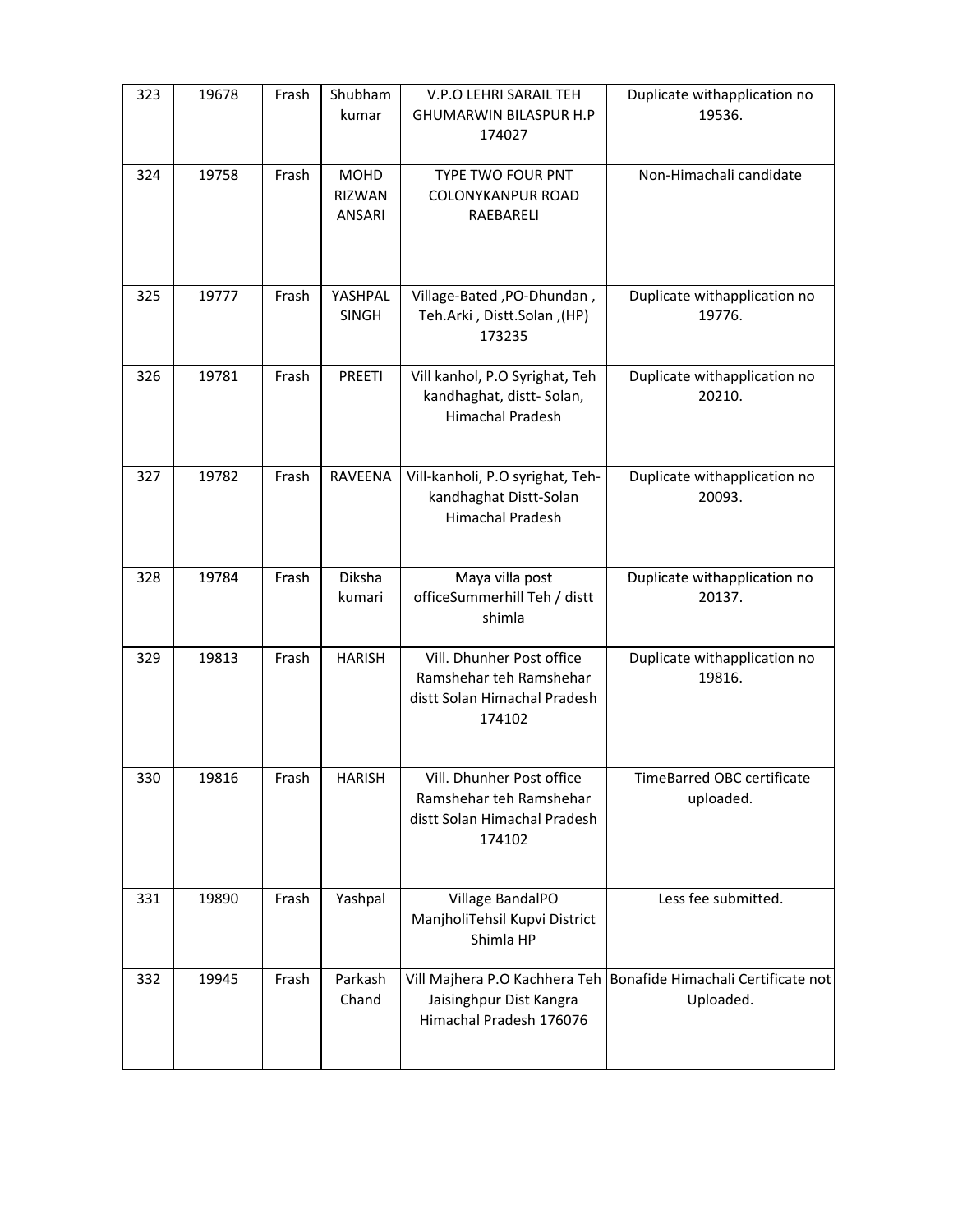| 333 | 19995 | Frash | <b>RITESH</b>                 | VILLAGE KANDI, P.O. KHANERI,<br>TEHSIL RAMPUR, DISTT<br><b>SHIMLA 172001</b>                     | Duplicate withapplication no<br>17746.            |
|-----|-------|-------|-------------------------------|--------------------------------------------------------------------------------------------------|---------------------------------------------------|
| 334 | 20071 | Frash | Amit<br>Kumar                 | <b>VPO CHETRU TEHSIL</b><br>DHARAMSHALA DISTRICT<br><b>KANGRA</b>                                | TimeBarred OBC certificate<br>uploaded.           |
| 335 | 20147 | Frash | <b>RAHUL</b>                  | VillBaraiPOSuneharTehNagrot<br>aBagwanDisttKangra176056                                          | Duplicate withapplication no<br>20098.            |
| 336 | 20159 | Frash | PINKU                         | VILL.DAN PO GOHAR<br>TEH.CHACHYOT DISTT.MANDI<br>HP 175029                                       | D.O.B Proof not uploaded.                         |
| 337 | 20188 | Frash | <b>NARESH</b><br><b>KUMAR</b> | VILL BASA PO AND TEHSIL<br>NERWA DISTT SHIMLA HP<br>171210                                       | Claimed category certificate (SC)<br>not uploaded |
| 338 | 20347 | Frash | <b>ANKIT</b><br>SHARMA        | V.P.ODADA SIBA TEH DADA<br>SIBA DISTT KANGRA HP 177106                                           | D.O.B Proof not uploaded.                         |
| 339 | 20374 | Frash | SANDEEP<br><b>KUMAR</b>       | Village.Dhatti<br>Parmala, Po. Baggi, Sub. Teh. Lagr<br>u, Dist. Kangra (HP) Pin code-<br>176031 | Uploaded documents are not<br>legible.            |
| 340 | 20377 | Frash | <b>HITESH</b><br><b>KUMAR</b> | VILLAGE SIMLTA POST OFFICE<br>KUNHAR TEHSIL ARKI DISTRICT<br><b>SOLAN HP 173221</b>              | TimeBarred OBC certificate<br>uploaded.           |
| 341 | 20388 | Frash | <b>GULSHAN</b>                | MOHALLA BELHI SHIV NAGAR<br>WARD NO. 8 UNA HIMACHAL<br>PRADESH PIN CODE -174303                  | D.O.B Proof not uploaded.                         |
| 342 | 20408 | Frash | <b>RAJESH</b><br><b>KUMAR</b> | Villdaroli.post .Teh<br>jawalamukhi 17601                                                        | TimeBarred OBC certificate<br>uploaded.           |
| 343 | 20428 | Frash | <b>BHAGESH</b><br>SHARMA      | <b>BJP OFFICE CHAKKAR POST</b><br>OFFICE SUMMERHILL TEH /<br>DISTT SHIMLA 171005                 | Duplicate with application ID<br>19783            |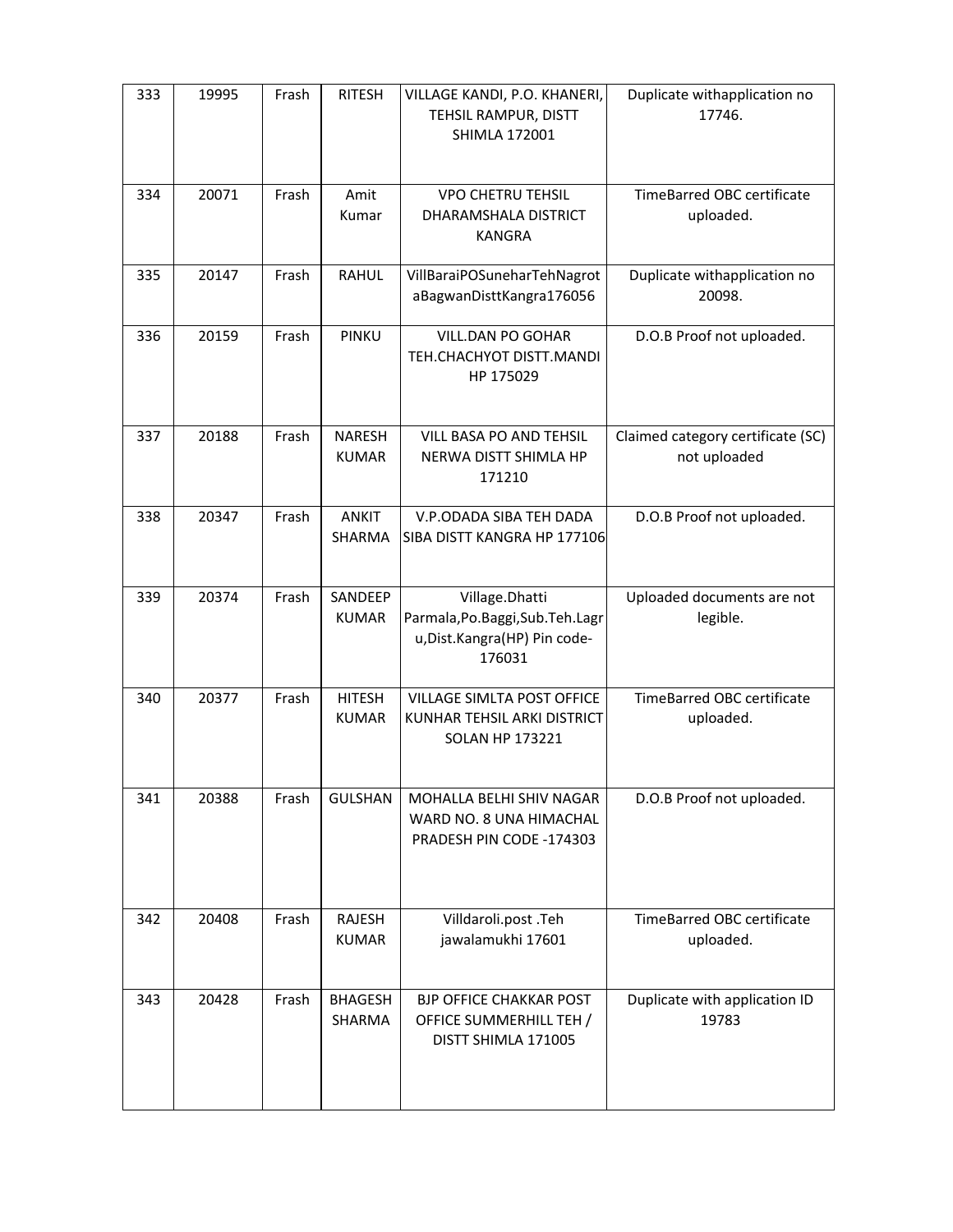| 344 | 20481 | Frash | <b>BHAWNA</b>                  | vill majthai po. badheri teh.<br>shimla rural distt. shimla<br>171011                                                                      | D.O.B Proof not uploaded.                          |
|-----|-------|-------|--------------------------------|--------------------------------------------------------------------------------------------------------------------------------------------|----------------------------------------------------|
| 345 | 20492 | Frash | <b>BHAWNA</b>                  | vill majthai po badheri teh<br>shimla rural distt shimla<br>171011                                                                         | Duplicate withapplication no<br>20481.             |
| 346 | 20519 | Frash | SHIVANI<br><b>JAMWAL</b>       | Village gadhyani post office<br>Rakhoh tehsil sarkaghat Distt<br>Mandi 175042                                                              | Irrelevant document uploaded.                      |
| 347 | 20674 | Frash | <b>GAURAV</b>                  | VILL SATIWALA P/O<br>SHAMBHUWALA TEHSIL<br><b>NAHAN DISTRICT SIRMOUR</b>                                                                   | Duplicate withapplication no<br>20715.             |
| 348 | 20693 | Frash | <b>KAMAL</b><br><b>SINGH</b>   | vill marot po bagshar teh<br>karsog distt mandi hp 175009                                                                                  | Irrelevant document uploaded.                      |
| 349 | 20700 | Frash | Ashwani<br>Kumar               | Vpo Usthed Teh Baijnath Pin<br>code 176125                                                                                                 | Claimed Category Certificate (SC)<br>not Uploaded. |
| 350 | 20719 | Frash | <b>CHANDER</b><br><b>MOHAN</b> | VPO- CHALAHAL, SUB TEH-<br>DHAMI DISTT- SHIMLA                                                                                             | D.O.B Proof not uploaded.                          |
| 351 | 20736 | Frash | RAJESH<br><b>KUMAR</b>         | RAJESH KUMAR S/O LT. SH.<br>KISHORI LAL VILL. BAGHNI PO.<br>SIDHBARI TEH. DHARAMSHALA<br>DISTT. KANGRA HIMACHAL<br>PRADESH PIN CODE-176057 | D.O.B Proof not uploaded.                          |
| 352 | 20737 | Frash | RAJESH<br><b>KUMAR</b>         | RAJESH KUMAR S/O LT. SH.<br>KISHORI LAL VILL. BAGHNI PO.<br>SIDHBARI TEH. DHARAMSHALA<br>DISTT. KANGRA HIMACHAL<br>PRADESH PIN CODE-176057 | Duplicate withapplication no<br>20736.             |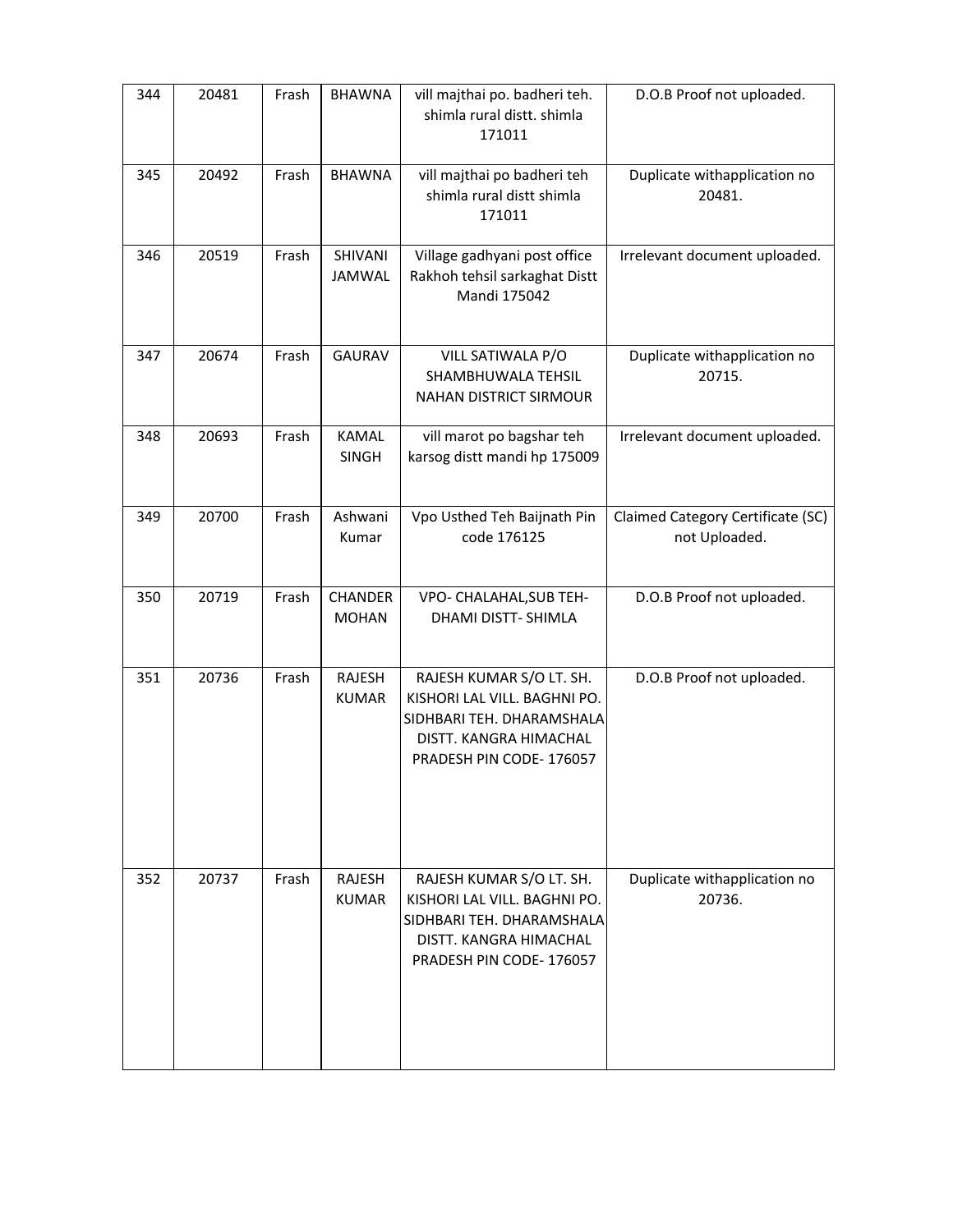| 353 | 20738 | Frash | RAJESH<br><b>KUMAR</b>        | RAJESH KUMAR S/O LT. SH.<br>KISHORI LAL VILL. BAGHNI PO.<br>SIDHBARI TEH. DHARAMSHALA<br>DISTT. KANGRA HIMACHAL<br>PRADESH PIN CODE-176057 | Duplicate with application no<br>20736.                    |
|-----|-------|-------|-------------------------------|--------------------------------------------------------------------------------------------------------------------------------------------|------------------------------------------------------------|
| 354 | 20739 | Frash | RAJESH<br><b>KUMAR</b>        | RAJESH KUMAR S/O LT. SH.<br>KISHORI LAL VILL. BAGHNI PO.<br>SIDHBARI TEH. DHARAMSHALA<br>DISTT. KANGRA HIMACHAL<br>PRADESH PIN CODE-176057 | Duplicate with application no<br>20736.                    |
| 355 | 20743 | Frash | <b>GAURAV</b><br><b>KUMAR</b> | VILL DEVNI, PO MOGINAND,<br>TEH NAHAN, DISTT SIRMOUR<br>HP PIN 173030                                                                      | TimeBarred OBC certificate<br>uploaded.                    |
| 356 | 20746 | Frash | <b>SUSHIL</b><br><b>KUMAR</b> | H NO 125/5 EWS COLONY<br>MOH AMARPUR NAHAN DISTT.<br><b>SIRMAUR HP</b>                                                                     | <b>Claimed Category Certificate</b><br>(OBC) not Uploaded. |
| 357 | 20823 | Frash | Vikshant<br>kumar             | VPO MENJHA TEH PALAMPUR<br><b>DISTT KANGRA</b>                                                                                             | Claimed Category Certificate (ST)<br>not uploaded.         |
| 358 | 20869 | Frash | MS. SONIA<br><b>JHA</b>       | wz-92A jwala heri paschim<br>vihar new delhi 110063                                                                                        | Bonafide Himachali certificate not<br>uploaded.            |
| 359 | 20892 | Frash | <b>VIGHNESH</b>               | SHREE NITYANANDA NAGAR<br>CHWAL ROOM NO 13 NEAR<br>TADUL BAJAR CHANDANSAR<br>road virar East                                               | Irrelevant document uploaded.                              |
| 360 | 20902 | Frash | VAIBHAV<br><b>KAUSHIK</b>     | H. NO. B 31 GALI NO. 3 RAM<br><b>VIHAR JOHARIPUR EXTN. DELHI</b><br>110094                                                                 | Non Himachali candidate.                                   |
| 361 | 20925 | Frash | SAKINO<br><b>BEGUM</b>        | VILLAGE MASANBHAL POST<br>OFFICE PANSAI TEHCIL<br>NADAUN DISTT. HAMIRPUR HP<br>177041                                                      | D.O.B Proof not legible.                                   |